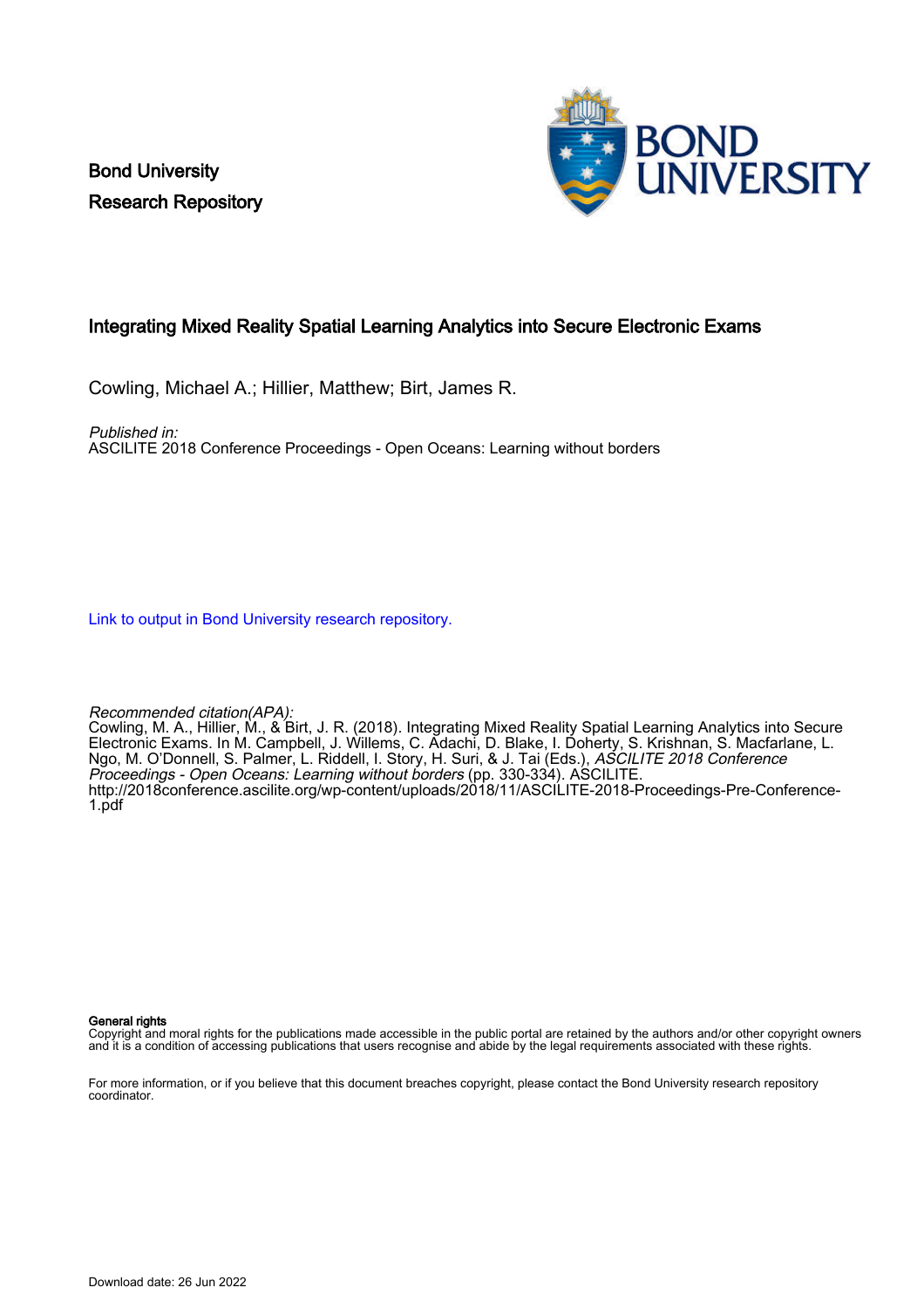# **ASCILITE 2018 CONFERENCE PROGRAM The conference will be held at Deakin University Waterfront Campus, 1 Gheringhap Street, Geelong Registration Desk: Level Two Gallery, John Hay Building (Building D)**

## **Day 0: Sunday November 25 2018**

Pre-conference workshops will run on Sunday November 25 2018. Please note these are not included in the conference registration. Separate registration is required. Morning and afternoon tea is provided for session registrants. Lunch is provided if you register for both a morning and afternoon session.

### **Sunday 8:00 am**

| <b>Registration Desk Opens</b> | Level 2 Gallery |
|--------------------------------|-----------------|
|--------------------------------|-----------------|

### **Sunday 9:00 am – 12:00 pm**

| <b>SESSION TITLE</b>                                                                            | <b>PRESENTER(S)</b>                               | <b>TYPE</b>         | <b>ROOM</b>         |
|-------------------------------------------------------------------------------------------------|---------------------------------------------------|---------------------|---------------------|
| Integrating learning analytics and learning design:<br>Smooth sailing or a rough journey? [189] | Sakinah Alhadad, Hazel<br>Jones, Linda Corrin and | Workshop<br>Theme F | D <sub>2</sub> .211 |
|                                                                                                 | Cassandra Colvin                                  |                     |                     |

### **Sunday 1:00 pm – 4:00 pm**

| <b>SESSION TITLE</b>                                                                                                                                                 | <b>PRESENTER(S)</b>                                                    | <b>TYPE</b>         | <b>ROOM</b>         |
|----------------------------------------------------------------------------------------------------------------------------------------------------------------------|------------------------------------------------------------------------|---------------------|---------------------|
| Designing and researching peer assessment using an<br>evidence-based framework [109]                                                                                 | Joanna Tai and Chie Adachi                                             | Workshop<br>Theme C | D <sub>2</sub> .211 |
| Engaging learners in online discussions [11]                                                                                                                         | Kirsten Schliephake and Silvia<br>Vogel                                | Workshop<br>Theme C | D <sub>2</sub> .212 |
| Designing authentic assessments for the online<br>environment: A pro-active approach to assuring<br>constructive alignment and combating academic<br>dishonesty [87] | Keith Foggett and Carol Miles                                          | Workshop<br>Theme A | D <sub>2.204</sub>  |
| Understanding the student digital experience: National<br>and international insights [118]                                                                           | Helen Beetham, Ruth<br>Drysdale, Tabetha Newman<br>and Fiona Salisbury | Workshop<br>Theme A | D <sub>2</sub> .331 |

### **Sunday 5:00 pm – 7:00 pm**

| Welcome Reception - Sponsored by D2L             | Host:                       | Reception | Level 2 Gallery |
|--------------------------------------------------|-----------------------------|-----------|-----------------|
| The reception will be held at Deakin University  | <b>Deakin Conference</b>    |           |                 |
| <b>Waterfront Campus;</b>                        | <b>Organising Committee</b> |           |                 |
| 1 Gheringhap Street, Geelong                     |                             |           |                 |
| <b>Registration Desk: Level Two Gallery</b>      |                             |           |                 |
| John Hay Building (Building D)                   |                             |           |                 |
|                                                  |                             |           |                 |
| <b>Welcome from Deakin Conference Organising</b> |                             |           |                 |
| Committee                                        |                             |           |                 |
| Welcome from ASCILITE President -                |                             |           |                 |
| <b>Professor Dominique Parrish</b>               |                             |           |                 |
|                                                  |                             |           |                 |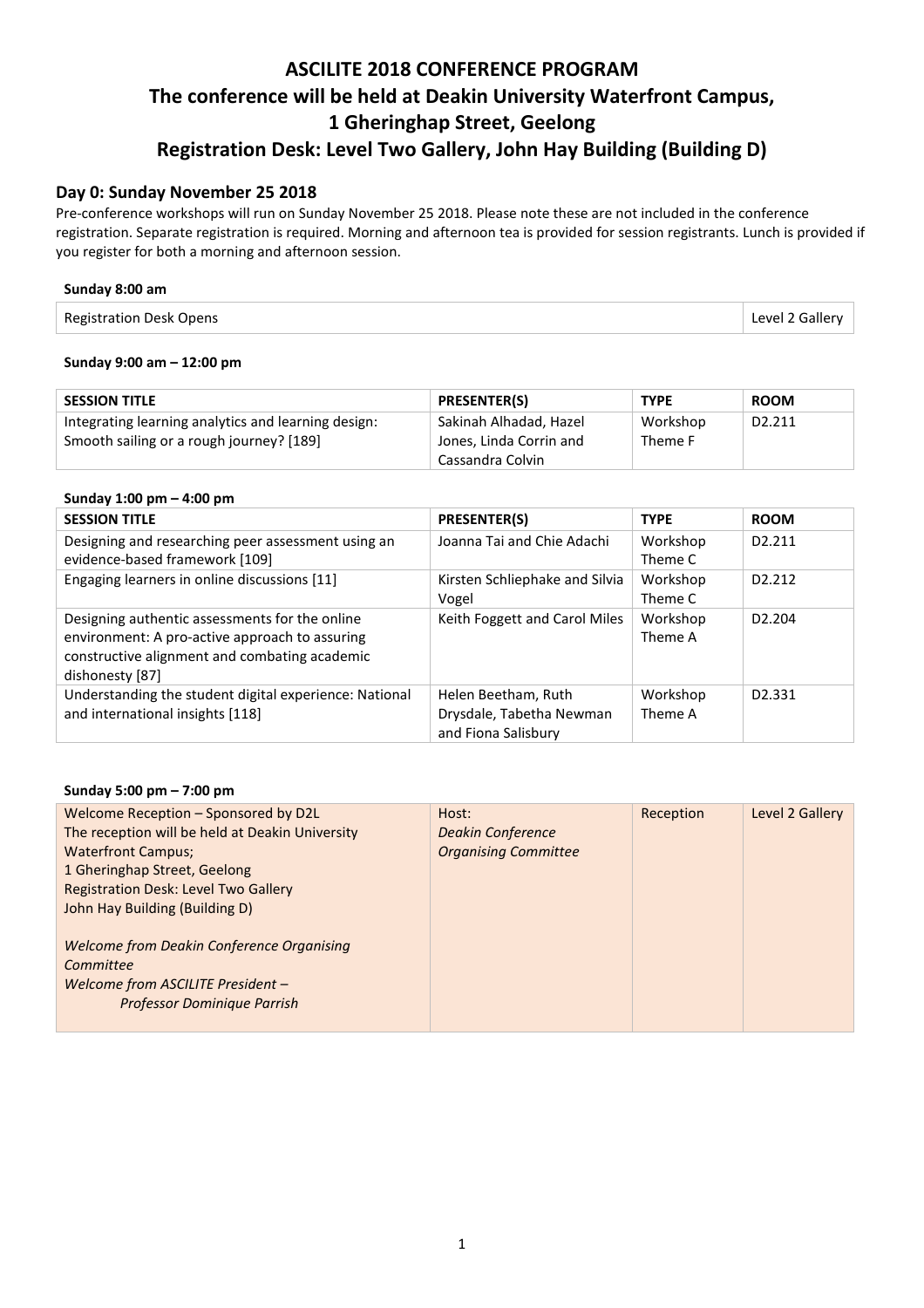## **Day 1: Monday November 26 2018**

V/Line train options for those commuting from Melbourne (*subject to change*)

- 7:20 am from Southern Cross Station (Melbourne) arrive at Geelong Main Station at 8:17 am
- 7:30 am from Southern Cross Station (Melbourne) arrive at Geelong Main Station at 8:29 am
- 7:50 am from Southern Cross Station (Melbourne) arrive at Geelong Main Station at 8:48 am

There is a 10 min walk from the Geelong Station to the Waterfront Campus

### **Monday 7:30 am**

| <b>Registration Desk Opens</b>                   | Level 2 Gallery |
|--------------------------------------------------|-----------------|
| Opening Morning Breakfast - Sponsored by Cengage | Level 2 Gallery |

#### **Monday 8:45 am – 10:00 am**

| <b>SESSION TITLE</b>                   | <b>PRESENTER(S)</b>               | <b>TYPE</b> | <b>ROOM</b> |
|----------------------------------------|-----------------------------------|-------------|-------------|
| <b>Welcome Session</b>                 | Chair:                            | Welcome     | Costa Hall  |
| <b>Welcome to Country</b>              | <b>Prof Beverley Oliver, DVCE</b> |             |             |
| Welcome from the Conference Chair -    |                                   |             |             |
| <b>Professor Beverley Oliver, DVCE</b> |                                   |             |             |
| Welcome from ASCILITE President -      |                                   |             |             |
| Professor Dominique Parrish            |                                   |             |             |
| <i><b>Opening</b></i>                  |                                   |             |             |
| Prof Jane den Hollander,               |                                   |             |             |
| VC and President, Deakin University    |                                   |             |             |
| Housekeeping                           |                                   |             |             |
| Introduction to Keynote Speaker        |                                   |             |             |
|                                        |                                   |             |             |

## **Monday 10:00 am – 11:00 am**

| <b>SESSION TITLE</b>                                          | <b>PRESENTER(S)</b>    | <b>TYPE</b> | <b>ROOM</b> |
|---------------------------------------------------------------|------------------------|-------------|-------------|
| <b>Innovation in Service of Social Justice: Bringing</b>      | Prof Paul Le Blanc     | Keynote     | Costa Hall  |
| <b>Education to Underserved Populations</b>                   | Southern New Hampshire |             |             |
| The major theme of this year's conference, 'educating         | University             |             |             |
| without borders,' feels particularly timely and a             |                        |             |             |
| counterweight to the obsession with walls (particularly       |                        |             |             |
| in the US), borders, and questions of who is 'in' and who     |                        |             |             |
| is 'out' afflicting our political discourse around the globe. |                        |             |             |
| At SNHU, now the largest single institution in the US,        |                        |             |             |
| with 135,000 learners, we are obsessed with how we            |                        |             |             |
| can reach more students, particularly those left out. To      |                        |             |             |
| that end, we are educating homeless youth in Los              |                        |             |             |
| Angeles county, DACA students in the Rio Grande Valley        |                        |             |             |
| of Texas, and have launched the world's most ambitious        |                        |             |             |
| program to educate refugees. We do this work with             |                        |             |             |
| humility and knowing we need great partners on the            |                        |             |             |
| ground. Part of the appeal of the conference is the           |                        |             |             |
| opportunity to be with great partners, to forge new           |                        |             |             |
| relationships, and to learn from others. We are also          |                        |             |             |
| eager to share our work. I'll focus on our use of             |                        |             |             |
| competency-based programs to serve highly                     |                        |             |             |
| marginalized populations, share what we have learned,         |                        |             |             |
| and how we are thinking about the future.                     |                        |             |             |

#### **Monday 11:00 am – 11:30 am**

| Morning Tea and Networking | Level 2 Gallery |
|----------------------------|-----------------|
|----------------------------|-----------------|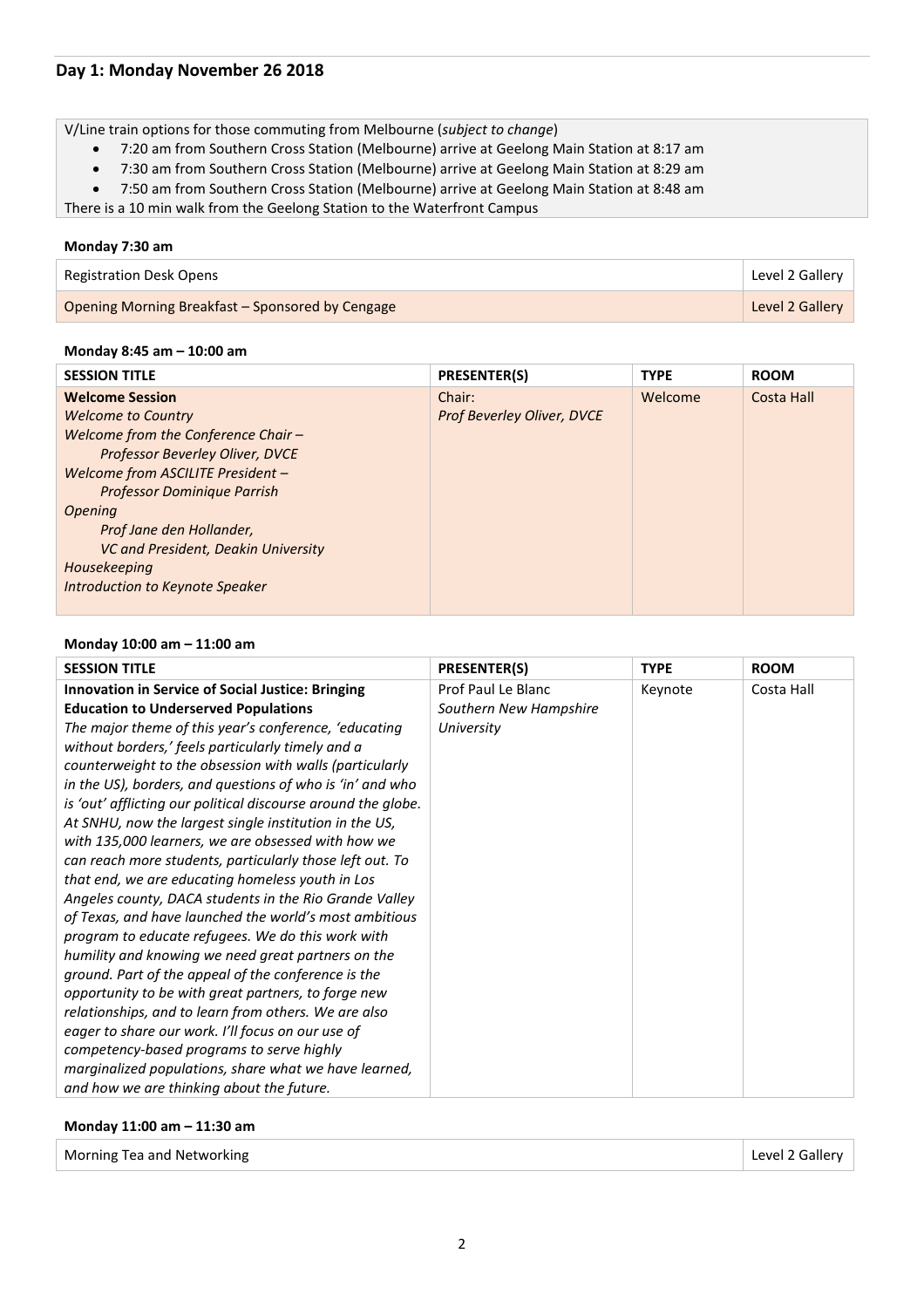## **Monday 11:30 am – 12:00 pm**

| <b>SESSION TITLE</b>                                     | <b>PRESENTER(S)</b>         | <b>TYPE</b>       | <b>ROOM</b>         |
|----------------------------------------------------------|-----------------------------|-------------------|---------------------|
| Re-thinking LMS change: Designing authentic learning     | Ekaterina Pechenkina and    | <b>Full Paper</b> | D <sub>2.194</sub>  |
| environments to improve lecturers' digital literacy [12] | Elizabeth Branigan          | Theme B           |                     |
| Actionable recommendations for redesigning a pre-        | Punyanit Rungnava, Lina     | <b>Full Paper</b> | D <sub>2</sub> .211 |
| clinical dental course: Students' perceptions of         | Markauskaite and Peter      | Theme C           |                     |
| epistemic setting [33]                                   | Goodyear                    |                   |                     |
| Do-it-yourself e-exams [8]                               | Mathew Hillier and Scott    | <b>Full Paper</b> | D <sub>2</sub> .212 |
|                                                          | Grant                       | Theme D           |                     |
| Developing collegial cultures of teaching innovation:    | Heidi Blair, Louise Maddock | <b>Full Paper</b> | D <sub>2</sub> .204 |
| Motivating influences and impact of university           | and Simone Poulsen          | Theme F           |                     |
| colleagues sharing digital stories of learning and       |                             |                   |                     |
| teaching [204]                                           |                             |                   |                     |
| Visualizing learner behaviour in MOOCs using Sankey      | Karsten Lundqvist, Michael  | <b>Full Paper</b> | D <sub>2</sub> .193 |
| diagrams [6]                                             | Godinez and Steven          | Theme A           |                     |
|                                                          | Warburton                   |                   |                     |

### **Monday 12:00 pm – 12:30 pm**

| <b>SESSION TITLE</b>                                         | <b>PRESENTER(S)</b>         | <b>TYPE</b>       | <b>ROOM</b>         |
|--------------------------------------------------------------|-----------------------------|-------------------|---------------------|
| Digital literacy expectations in higher education [154]      | Jo Coldwell-Neilson         | <b>Full Paper</b> | D <sub>2.194</sub>  |
|                                                              |                             | Theme B           |                     |
| Designing personalised, automated feedback to develop        | Sophie Abel, Kirsty Kitto,  | <b>Full Paper</b> | D <sub>2.211</sub>  |
| students' research writing skills [119]                      | Simon Knight and Simon      | Theme C           |                     |
|                                                              | Buckingham Shum             |                   |                     |
| Towards authentic e-exams at scale: Robust networked         | Mathew Hillier, Scott Grant | <b>Full Paper</b> | D <sub>2</sub> .212 |
| Moodle [51]                                                  | and Martin Coleman          | Theme D           |                     |
| The Momentum Program: Digital badges for law                 | Scott Beattie and Wayne     | <b>Full Paper</b> | D <sub>2.204</sub>  |
| students [78]                                                | Jones                       | Theme F           |                     |
| The potential for artificial intelligence in the educational | Peter Vitartas, Amanda Smit | <b>Full Paper</b> | D <sub>2.193</sub>  |
| sector: Service automation of assessment at                  | and Candida Gravili         | Theme A           |                     |
| Copenhagen Business School [53]                              |                             |                   |                     |

### **Monday 12:30 pm – 2:00 pm**

| Lunch and Networking | Level 2 Gallery |
|----------------------|-----------------|
|----------------------|-----------------|

## **Monday 12:45 pm – 1:45 pm [ASCILITE AGM 12:45 pm – 1:45 pm]**

| <b>Lunch and Networking</b>       | <b>ROOM</b>        |
|-----------------------------------|--------------------|
| 12:45 pm $-$ 1:45 pm ASCILITE AGM | D <sub>2.193</sub> |
| Lunch and Networking              | Level 2 Gallery    |

### **Monday 2:00 pm – 2:30 pm**

| <b>SESSION TITLE</b>                                    | <b>PRESENTER(S)</b>         | <b>TYPE</b>       | <b>ROOM</b>         |
|---------------------------------------------------------|-----------------------------|-------------------|---------------------|
| Surveying the digital literacy landscape for academic   | Elaine Huber and Courtney   | <b>Full Paper</b> | D <sub>2</sub> .194 |
| and professional staff in higher education [197]        | <b>Shalavin</b>             | Theme B           |                     |
| Designing for learning with mobile and social media     | Vickel Narayan, Jan         | <b>Full Paper</b> | D <sub>2</sub> .211 |
| tools - a pragmatic approach [131]                      | Herrington and Thom         | Theme C           |                     |
|                                                         | Cochrane                    |                   |                     |
| Digital identity and e-reputation: Showcasing an        | Reem Al-Mahmood, Jenny      | <b>Full Paper</b> | D <sub>2</sub> .212 |
| adaptive eLearning module to develop students' digital  | Corbin, Logan Balavijendran | Theme H           |                     |
| literacies [145]                                        | and Caroline Ondracek       |                   |                     |
| Digital disruption meets the academic timetable: Start  | Trina Jorre de St Jorre,    | <b>Full Paper</b> | D <sub>2.204</sub>  |
| learning anytime [116]                                  | Beverley Oliver and Jeff    | Theme F           |                     |
|                                                         | Chamberlain                 |                   |                     |
| Typed versus handwritten essay exams: Is there a need   | Elizabeth Masterman         | <b>Full Paper</b> | D <sub>2.193</sub>  |
| to recalibrate the gauges for digital assessment? [133] |                             | Theme A           |                     |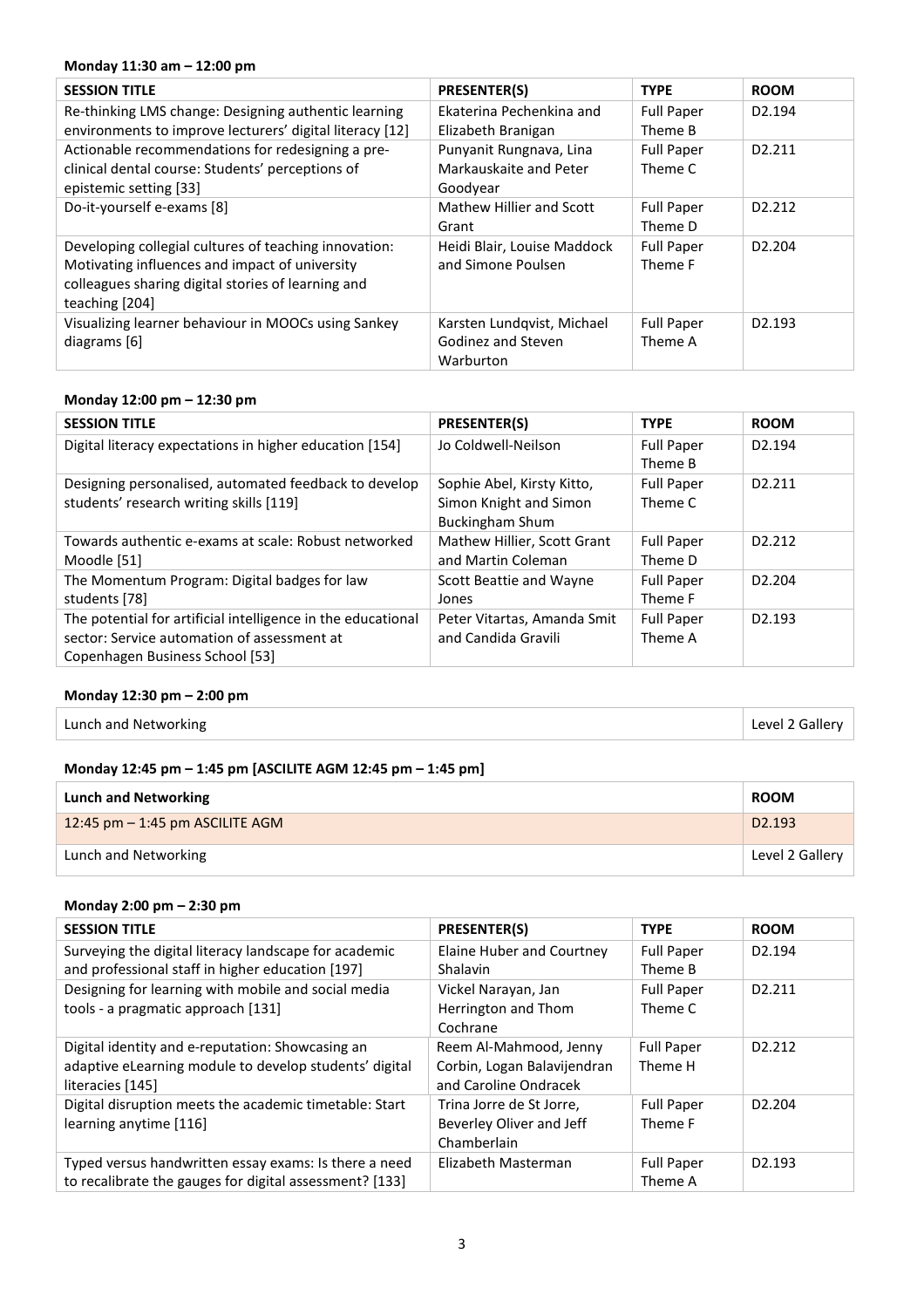## **Monday 2:30 pm – 2:50 pm**

| <b>SESSION TITLE</b>                                                                                      | <b>PRESENTER(S)</b>                        | <b>TYPE</b>                     | <b>ROOM</b>         |
|-----------------------------------------------------------------------------------------------------------|--------------------------------------------|---------------------------------|---------------------|
| Utilising learning analytics for study success in higher<br>education: A systematic review [9]            | Dirk Ifenthaler and Jane Yau               | <b>Concise Paper</b><br>Theme A | D <sub>2.193</sub>  |
| Designing online orientations for higher education<br>music students: A proposed framework [26]           | Carol Johnson and Georgina<br><b>Binns</b> | Concise Paper<br>Theme E        | D <sub>2</sub> .331 |
| Changing technologies and assessment redesign:<br>Factors impacting implementation and participation [77] | Mark O'Rourke                              | <b>Concise Paper</b><br>Theme G | D <sub>2</sub> .194 |
| Technology for the scalability of co-creation with<br>students [34]                                       | Mollie Dollinger                           | <b>Concise Paper</b><br>Theme D | D <sub>2</sub> .212 |
| Digital badges - what is the state of play within the New<br>Zealand higher education sector [17]         | Maggie Hartnett                            | <b>Concise Paper</b><br>Theme C | D <sub>2.211</sub>  |

# **Monday 2:50 pm – 3:10 pm**

| <b>SESSION TITLE</b>                                   | <b>PRESENTER(S)</b>            | <b>TYPE</b>          | <b>ROOM</b>         |
|--------------------------------------------------------|--------------------------------|----------------------|---------------------|
| Towards understanding of student engagement in a       | Cheryl Brown, William Vidal,   | Concise Paper        | D <sub>2.193</sub>  |
| blended learning: A contextual conceptualization [151] | Valerie Sotardi and Niki Davis | Theme A              |                     |
| Paper versus e-assessment: Biomedical students see     | Jessica Gibbons and Ingrid     | Concise Paper        | D <sub>2.194</sub>  |
| advantages in moving away from traditional paper       | D'Souza                        | Theme E              |                     |
| based in-semester assessments [39]                     |                                |                      |                     |
| Lessons Learnt from a University LMS Transformation:   | Suneeti Rekhari and Lisa       | Concise Paper        | D <sub>2.204</sub>  |
| The good, the bad and the ugly [184]                   | Curran                         | Theme G              |                     |
| Reclaiming the field of educational technology: Seeds  | Larry McNutt                   | Concise Paper        | D <sub>2</sub> .212 |
| for discussion [37]                                    |                                | Theme D              |                     |
| Towards the use of Cognitive Load Theory as a          | Benjamin Kehrwald and          | <b>Concise Paper</b> | D <sub>2</sub> .211 |
| diagnostic tool in online learning [42]                | Brendan Bentley                | Theme C              |                     |

# **Monday 3:10 pm – 3:30 pm**

| <b>SESSION TITLE</b>                                                                                                                               | <b>PRESENTER(S)</b>                                                                         | <b>TYPE</b>              | <b>ROOM</b>         |
|----------------------------------------------------------------------------------------------------------------------------------------------------|---------------------------------------------------------------------------------------------|--------------------------|---------------------|
| From digital natives to digital literacy: Anchoring digital<br>practices through learning design [14]                                              | Erika E. Smith, Renate Kahlke<br>and Terry Judd                                             | Concise Paper<br>Theme B | D <sub>2.194</sub>  |
| Designing Online Delivery through Educational Design<br>Research [84]                                                                              | Andrew Cram                                                                                 | Concise Paper<br>Theme E | D <sub>2</sub> .331 |
| Parts of speech in Bloom's taxonomy classification [22]                                                                                            | Brian R. von Konsky, Longwei<br>Zheng, Eric Parkin, Simon<br><b>Huband and David Gibson</b> | Concise Paper<br>Theme F | D <sub>2</sub> .204 |
| Investigating MOOC users' persistence in completing<br>MOOCs from network externalities and human<br>motivation [49]                               | Xinghua Wang                                                                                | Concise Paper<br>Theme D | D <sub>2</sub> .212 |
| 'From [virtual] classroom to boardroom': Coaching<br>students to use a research approach to address<br>contemporary issues in their workplace [45] | Anthony Kerr, Diane<br>Kalendra, Julien Marchand,<br>Aaron Wijeratne and Danilo<br>Wegner   | Concise Paper<br>Theme C | D <sub>2</sub> .211 |

## **Monday 3:30 pm – 4:00 pm**

| Afternoon Tea and Networking | Level 2 Gallery |
|------------------------------|-----------------|
|------------------------------|-----------------|

## **Monday 4:00 pm – 4:30 pm**

| <b>SESSION TITLE</b>                                    | <b>PRESENTER(S)</b>           | <b>TYPE</b>       | <b>ROOM</b>         |
|---------------------------------------------------------|-------------------------------|-------------------|---------------------|
| Panel: Redefining close quarters: Discussing            | Camille Dickson-Deane, Jagjit | Panel             | D <sub>2</sub> .204 |
| transitioning business academics from traditional to    | Kaur, Matt Dyki and Miriam    | Theme G           |                     |
| blended delivery [108]                                  | Edwards                       |                   |                     |
| Panel: Shifting our focus: Moving from discouraging     | Carol Miles and Keith         | Panel             | D <sub>2</sub> .212 |
| online student dishonesty to encouraging authentic      | Foggett                       | Theme A           |                     |
| assessment of student work [100]                        |                               |                   |                     |
| PASS Online assisting first year psychology and social  | Tracey Woolrych, Melissa      | <b>Full Paper</b> | D <sub>2</sub> .331 |
| science students in statistics: A 360 degree view. [90] | Zaccagninni, Moira Stephens,  | Theme E           |                     |
|                                                         | Murray Stace, Melissa         |                   |                     |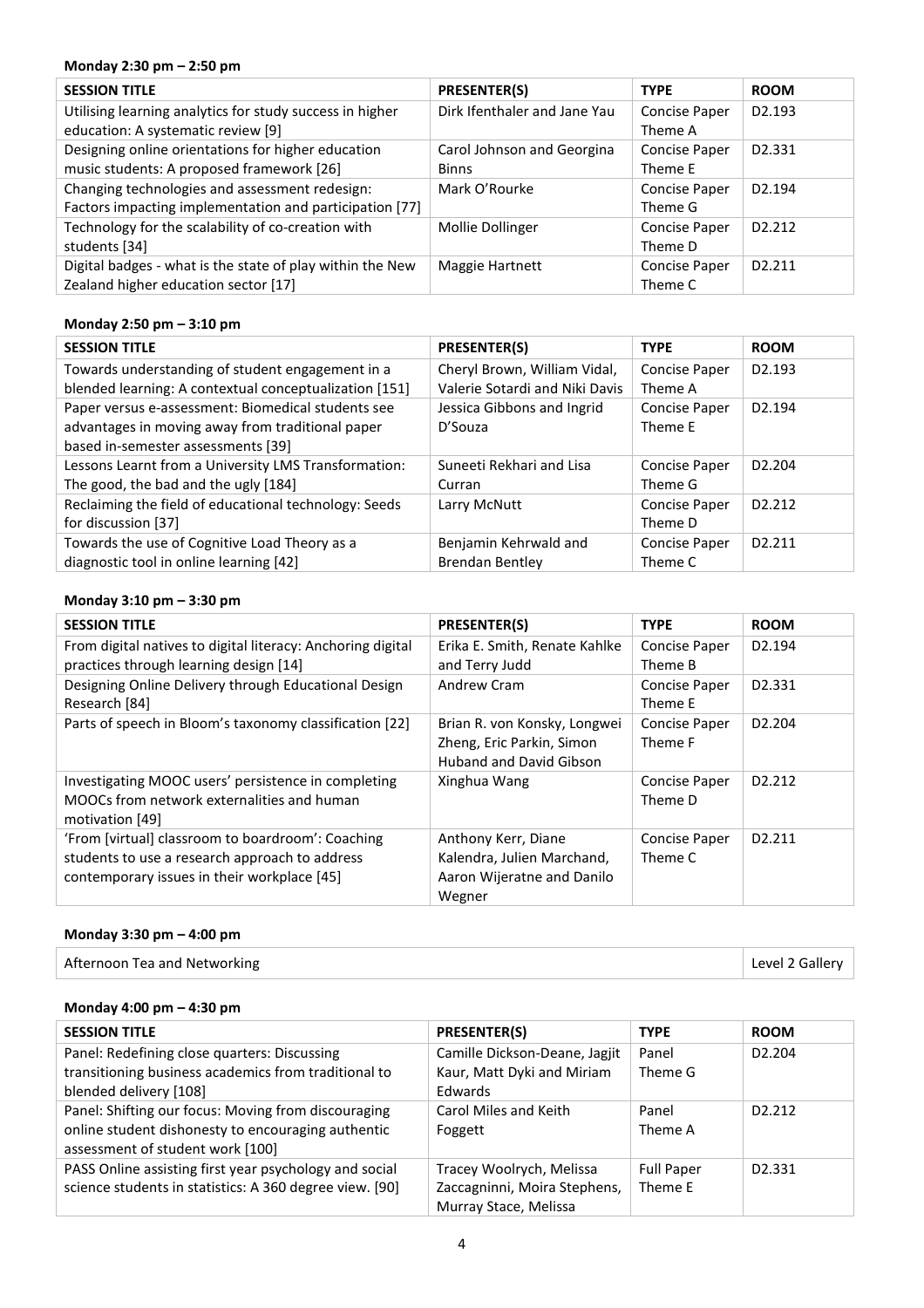|                                                                                                            | Stephen, Sian O'Sullivan,<br>Rebekkha Middleton and<br>Reetu Verma                                                           |                                   |                     |
|------------------------------------------------------------------------------------------------------------|------------------------------------------------------------------------------------------------------------------------------|-----------------------------------|---------------------|
| Panel: The dimensions of being open: What does open<br>educational practices look like in Australia? [186] | Carina Bossu, Adrian Stagg,<br>Michael Cowling, Valerie<br>Peachey and Julie Lindsay                                         | Panel<br>Theme F                  | D <sub>2</sub> .194 |
| Extending video interactions to support self-regulated<br>learning in an online course [137]               | Ysabella Van Sebille, Srecko<br>Joksimovic, Vitomir<br>Kovanovic, Negin Mirriahi,<br>Romany Stansborough and<br>Shane Dawson | <b>Full Paper</b><br>Theme A      | D <sub>2.193</sub>  |
| AJET (Session 1 Part A): The challenges of journal<br>publishing - discussion with AJET lead editors       | Michael Henderson, Eva<br>Heinrich, Petrea Redmond,<br><b>AJET Lead Editors</b>                                              | <b>ASCILITE</b><br><b>Session</b> | D <sub>2</sub> .211 |

## **Monday 4:30 pm – 5:00 pm**

| <b>SESSION TITLE</b>                                    | <b>PRESENTER(S)</b>           | <b>TYPE</b>       | <b>ROOM</b>         |
|---------------------------------------------------------|-------------------------------|-------------------|---------------------|
| Panel continued: Redefining close quarters: Discussing  | Camille Dickson-Deane, Jagjit | Panel             | D <sub>2</sub> .204 |
| transitioning business academics from traditional to    | Kaur, Matt Dyki and Miriam    | Theme G           |                     |
| blended delivery [108]                                  | Edwards                       |                   |                     |
| Panel continued: Shifting our focus: Moving from        | Carol Miles and Keith         | Panel             | D <sub>2</sub> .212 |
| discouraging online student dishonesty to encouraging   | Foggett                       | Theme A           |                     |
| authentic assessment of student work [100]              |                               |                   |                     |
| Inclusive design in a virtual world serious game to     | Erica Southgate, Shamus P     | <b>Full Paper</b> | D <sub>2</sub> .331 |
| improve adult literacy: Problems, possibilities and     | Smith, Richard Langridge and  | Theme F           |                     |
| tensions [69]                                           | Maree Gruppetta               |                   |                     |
| Panel continued: The dimensions of being open: What     | Carina Bossu, Adrian Stagg,   | Panel             | D <sub>2</sub> .194 |
| does open educational practices look like in Australia? | Michael Cowling, Valerie      | Theme F           |                     |
| $[186]$                                                 | Peachey and Julie Lindsay     |                   |                     |
| Keeping everyone on task: Gauging the impact of         | Lisa Lim, Sandy Barker,       | <b>Full Paper</b> | D <sub>2</sub> .193 |
| personalised feedback through academic case studies     | Anthea Fudge and Steve        | Theme A           |                     |
| $[160]$                                                 | Kelly                         |                   |                     |
| AJET (Session 1 Part B): The challenges of journal      | Michael Henderson, Eva        | <b>ASCILITE</b>   | D <sub>2.211</sub>  |
| publishing - discussion with AJET lead editors          | Heinrich, Petrea Redmond,     | Session           |                     |
|                                                         | <b>AJET Lead Editors</b>      |                   |                     |

# **Monday 7:00 pm onwards**

| Dine Around                                                                                  | Geelong |
|----------------------------------------------------------------------------------------------|---------|
| Examples of options:                                                                         |         |
| Geelong Dining Out including Bellarine Peninsula<br>$\bullet$                                |         |
| https://www.visitgeelongbellarine.com.au/things-to-do/eating-out/                            |         |
| Good Food Guide                                                                              |         |
| https://www.goodfood.com.au/eat-out/suburb-guides/a-foodies-guide-to-geelong-20150227-13lycj |         |
| <b>Central Geelong</b><br>٠                                                                  |         |
| http://www.centralgeelong.com.au/eat/                                                        |         |
|                                                                                              |         |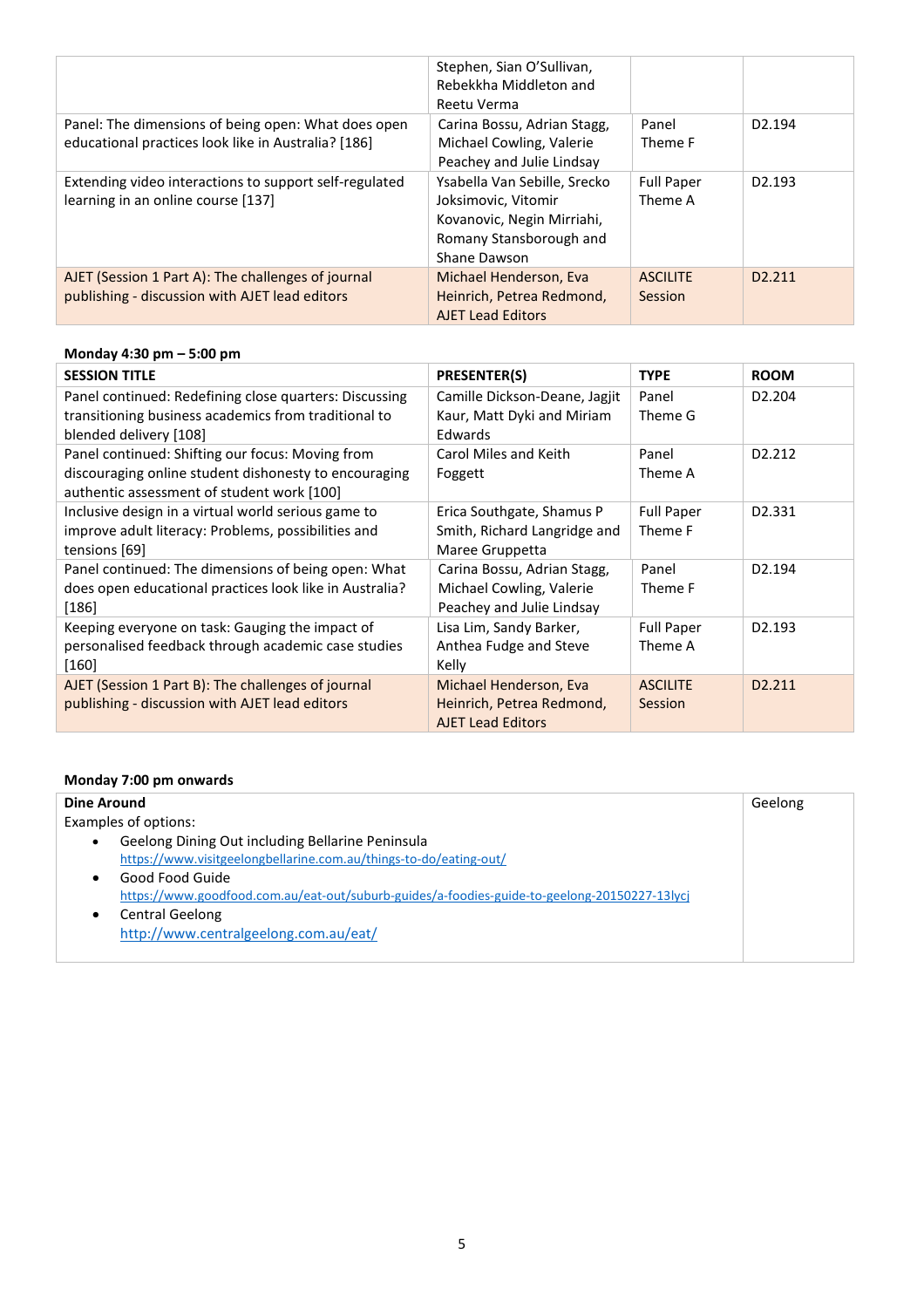# **Day 2: Tuesday November 27 2018**

V/Line train options for those commuting from Melbourne (*subject to change*)

- 7:20 am from Southern Cross Station (Melbourne) arrive at Geelong Main Station at 8:17 am
- 7:30 am from Southern Cross Station (Melbourne) arrive at Geelong Main Station at 8:29 am
- 7:50 am from Southern Cross Station (Melbourne) arrive at Geelong Main Station at 8:48 am

There is a 10 min walk from the Geelong Station to the Waterfront Campus

#### **Tuesday 8:00 am**

| <b>Registration Desk Opens</b>                  | Level 2 Gallery |
|-------------------------------------------------|-----------------|
| Tea and Coffee available in the Exhibition Hall | Level 2 Gallery |

#### **Tuesday 8:00 am – 9:00 am**

| <b>ASCILITE Meetings</b>                                                                        | <b>ROOM</b>        |
|-------------------------------------------------------------------------------------------------|--------------------|
| <b>ASCILITE Conference First Timers' Breakfast</b>                                              | Level 2 Gallery    |
| ASCILITE SIG Meeting: Open Educational Practices (OEP) SIG:                                     | D <sub>2.211</sub> |
| <b>Breakfast Meeting</b>                                                                        |                    |
| Hosts: Adrian Stagg and Corina Bossu (remotely) and Michael Cowling and Chris Campbell (onsite) |                    |

#### **Tuesday 8:45 am – 9:30 am**

| <b>SESSION TITLE</b>            | <b>PRESENTER(S)</b>       | <b>TYPE</b> | <b>ROOM</b> |
|---------------------------------|---------------------------|-------------|-------------|
| <b>Welcome Session</b>          | Chair:                    | Welcome     | Costa Hall  |
| <b>Welcome Plenary</b>          | Deakin ASCILITE Committee |             |             |
| <b>ASCILITE Awards</b>          |                           |             |             |
| Housekeeping                    |                           |             |             |
| Introduction to keynote speaker |                           |             |             |

#### **Tuesday 9:30 am – 10:30 am**

| <b>SESSION TITLE</b>                                      | <b>PRESENTER(S)</b>     | <b>TYPE</b> | <b>ROOM</b> |
|-----------------------------------------------------------|-------------------------|-------------|-------------|
| Reimagining university education in a digital world       | A/Prof Margaret Bearman | Keynote     | Costa Hall  |
| The digital era we are living in has been called the      | Deakin University       |             |             |
| 'Fourth industrial revolution'. At the same time,         |                         |             |             |
| university pedagogies and administrative structures are   |                         |             |             |
| often bound by the natural tendency to reinforce the      |                         |             |             |
| status quo. This means that technology tends to           |                         |             |             |
| replicate what we already do rather than open us up to    |                         |             |             |
| new possibilities, even as the world changes around us.   |                         |             |             |
| This keynote explores what educators might need to        |                         |             |             |
| reimagine in order to support our learners into a digital |                         |             |             |
| future.                                                   |                         |             |             |

#### **Tuesday 10:30 am – 11:00 am**

| Morning Tea and Networking | Level 2 Gallery |
|----------------------------|-----------------|
|----------------------------|-----------------|

#### **Tuesday 11:00 am – 11:20 am**

| <b>SESSION TITLE</b>                                                                                                                         | <b>PRESENTER(S)</b>                     | <b>TYPE</b>                     | <b>ROOM</b>         |
|----------------------------------------------------------------------------------------------------------------------------------------------|-----------------------------------------|---------------------------------|---------------------|
| Assuring quality online learning: The ASCILITE<br><b>Technology Enhanced Learning Accreditation Scheme</b><br>(TELAS) Part A                 | Dominique Parrish and Allan<br>Christie | <b>ASCILITE</b><br>session      | D <sub>2.193</sub>  |
| Smooth sailing - designing effective online learning<br>spaces [190]                                                                         | Nauman Saeed and Ying Yu                | <b>Concise Paper</b><br>Theme E | D <sub>2</sub> .331 |
| New shores: Preliminary observations from a pilot<br>project to define and design a student-centred<br>approach to study mode selection [30] | John Bevacqua and Meg<br>Colasante      | <b>Concise Paper</b><br>Theme F | D <sub>2.204</sub>  |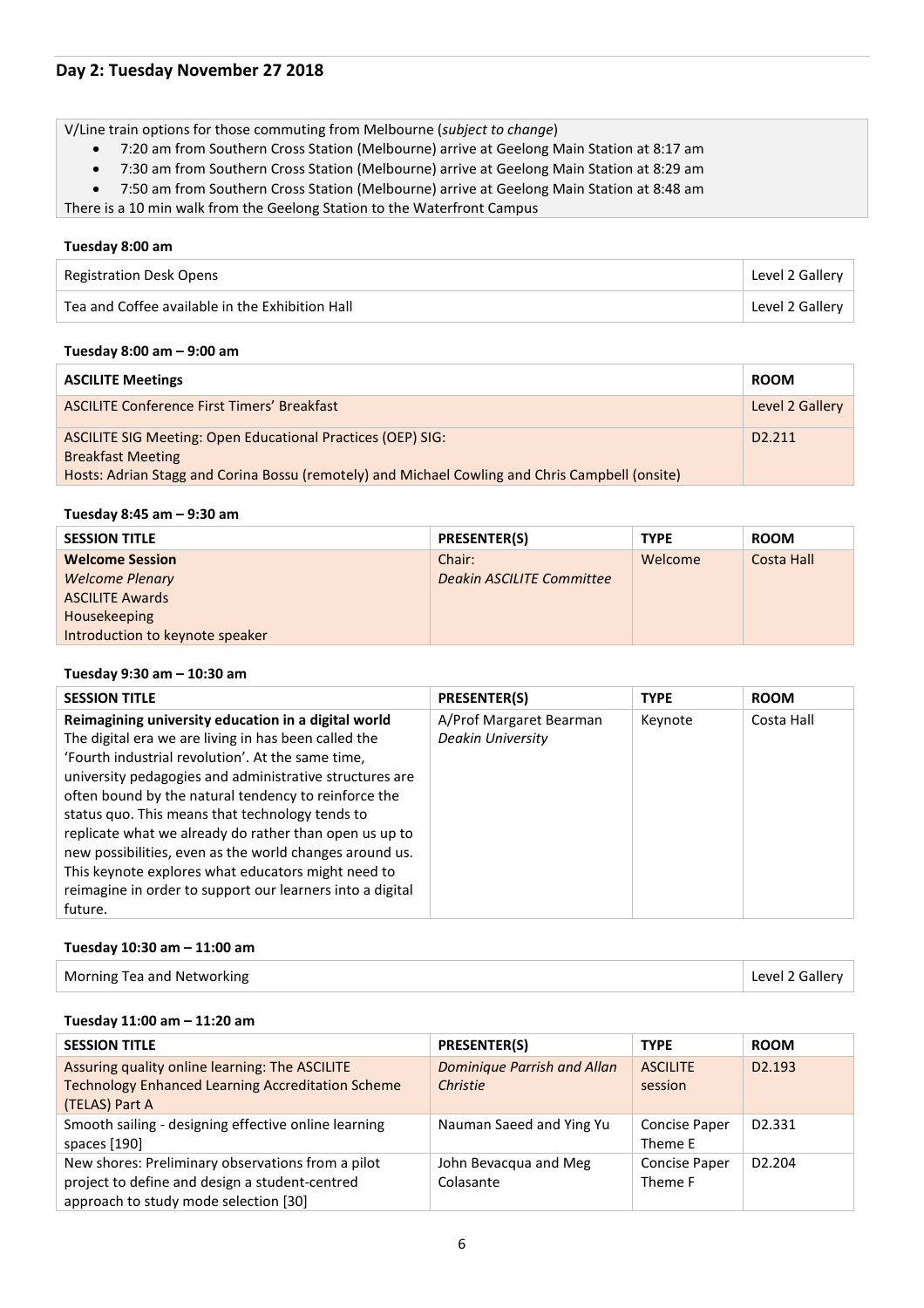| The role of expectations and engagement in online     | Timothy Moss and Sharon     | <b>Concise Paper</b> | D <sub>2</sub> .212 |
|-------------------------------------------------------|-----------------------------|----------------------|---------------------|
| students' experiences of transition [63]              | Pittaway                    | Theme D              |                     |
| Can we calm first-year students' neuroscience anxiety | Kelly Linden, Lucy Webster, | Concise Paper        | D2.211              |
| with adaptive learning resources? A pilot study [102] | Louise Pemberton and        | Theme C              |                     |
|                                                       | Wendy Rose Davison          |                      |                     |

# **Tuesday 11:20 am – 11:40 am**

| <b>SESSION TITLE</b>                                                                                                          | <b>PRESENTER(S)</b>                                                | <b>TYPE</b>                     | <b>ROOM</b>         |
|-------------------------------------------------------------------------------------------------------------------------------|--------------------------------------------------------------------|---------------------------------|---------------------|
| Assuring quality online learning: The ASCILITE<br><b>Technology Enhanced Learning Accreditation Scheme</b><br>(TELAS) Part B  | Dominique Parrish and Allan<br>Christie                            | <b>ASCILITE</b><br>session      | D <sub>2</sub> .193 |
| Use of interactive video for teaching and learning [71]                                                                       | Dilani Gedera and Arezou<br>Zalipour                               | Concise Paper<br>Theme H        | D2.194              |
| Return on Investment in higher education retention:<br>Systematic focus on actionable information from data<br>analytics [35] | David Gibson, Simon<br>Huband, Dirk Ifenthaler and<br>Eric Parkin  | Concise Paper<br>Theme F        | D <sub>2</sub> .204 |
| Integrating mixed reality spatial learning analytics into<br>secure electronic exams [138]                                    | Michael Cowling, Mathew<br><b>Hillier and James Birt</b>           | <b>Concise Paper</b><br>Theme D | D <sub>2</sub> .212 |
| Striving for authentic social constructivism in online<br>learning; examples from postgraduate Law &<br>Humanities [58]       | Meg Colasante, Andre<br>Oboler, Louisa Walsh and<br>Mark Civitella | Concise Paper<br>Theme C        | D2.211              |

### **Tuesday 11:40 am – 12:00 pm**

| <b>SESSION TITLE</b>                                                                                                                                                      | <b>PRESENTER(S)</b>                                   | <b>TYPE</b>                     | <b>ROOM</b>         |
|---------------------------------------------------------------------------------------------------------------------------------------------------------------------------|-------------------------------------------------------|---------------------------------|---------------------|
| Assuring quality online learning: The ASCILITE<br><b>Technology Enhanced Learning Accreditation Scheme</b><br>(TELAS) Part C                                              | Dominique Parrish and Allan<br>Christie               | <b>ASCILITE</b><br>session      | D <sub>2</sub> .193 |
| Fostering teamwork skills across the School of<br>Engineering using online self and peer assessment. [99]                                                                 | <b>Tiffany Gunning and Paul</b><br>Collins            | Concise Paper<br>Theme H        | D <sub>2</sub> .194 |
| Building institutional cultures of innovation in<br>technology enhanced learning: UCISA findings on<br>current challenges and developments in UK higher<br>education [55] | Martin Jenkins, Richard<br>Walker and Julie Voce      | <b>Concise Paper</b><br>Theme F | D <sub>2.204</sub>  |
| Thinking out-of-the-box: Slow as a panacea for creating<br>democratic education in Australian schools [152]                                                               | Miriam Tanti                                          | Concise Paper<br>Theme D        | D <sub>2</sub> .212 |
| Can an adaptive lesson really make fundamental<br>chemistry interactive & flexible? [122]                                                                                 | Kelly Linden, Louise<br>Pemberton and Lucy<br>Webster | <b>Concise Paper</b><br>Theme C | D <sub>2</sub> .211 |

### **Tuesday 12:00 pm – 12:30 pm**

| <b>SESSION TITLE</b>                                      | <b>PRESENTER(S)</b>         | <b>TYPE</b>       | <b>ROOM</b>         |
|-----------------------------------------------------------|-----------------------------|-------------------|---------------------|
| 2017 Innovation Award recipient:                          | <b>Colin Warren</b>         | <b>ASCILITE</b>   | D <sub>2.194</sub>  |
| cARdiac ECG Augmented Reality App                         |                             | session           |                     |
| 2017 Innovation Award recipient:                          | Erica Southgate & Shamus    | <b>ASCILITE</b>   | D <sub>2.211</sub>  |
| The literacy apps project: Serious games and              | Smith                       | session           |                     |
| information apps to improve adult literacy                |                             |                   |                     |
| The ASCILITE Community Mentoring Program: Building        | Sue Gregory & Julie Willems | <b>ASCILITE</b>   | D <sub>2</sub> .212 |
| capacity in technology enhances teaching and research     |                             | session           |                     |
| 'Everything is connected': Exploring the intersections    | Peter Bryant                | <b>Full Paper</b> | D <sub>2.193</sub>  |
| between life, work, play and education through student    |                             | Theme A           |                     |
| use of technology in self-directed learning [143]         |                             |                   |                     |
| Change is difficult: Making it happen and making it stick | Josephine Hook, Barbara     | <b>Full Paper</b> | D <sub>2</sub> .204 |
| [195]                                                     | Macfarlan and Tammy Smith   | Theme F           |                     |

## **Tuesday 12:30 pm – 2:00 pm**

Lunch and Networking **Level 2 Gallery Level 2 Gallery** 

**Tuesday 12:45 pm – 1:45 pm [ASCILITE SIG Meetings 12:45 pm – 1:45 pm]**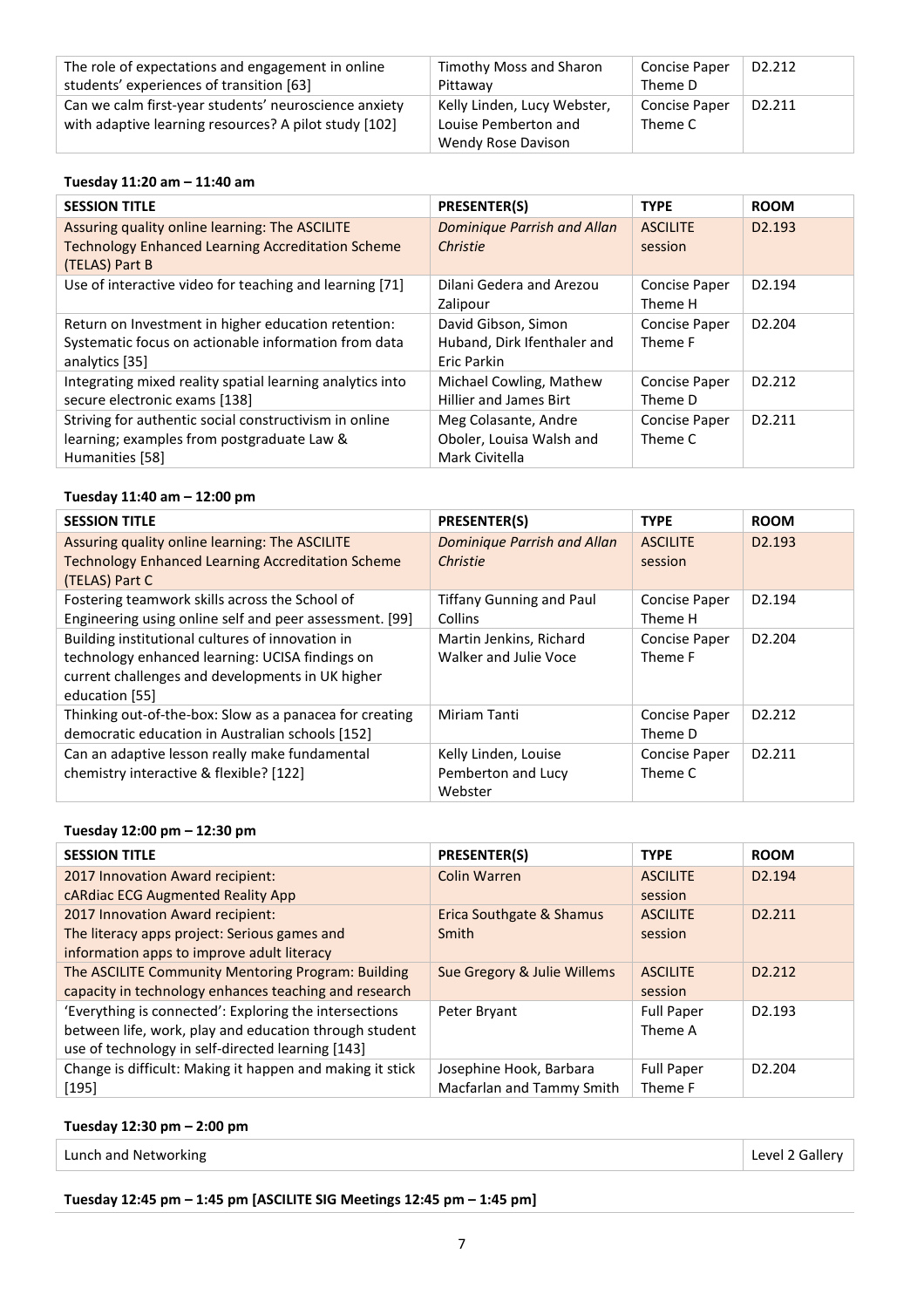| <b>Lunch and Networking</b>                                                                         | <b>ROOM</b>                     |
|-----------------------------------------------------------------------------------------------------|---------------------------------|
| ASCILITE SIG Meeting: Learning Analytics (LA) SIG:                                                  | D <sub>2</sub> .211             |
| <b>Informal Conversation</b>                                                                        |                                 |
| Hazel Jones                                                                                         |                                 |
| ASCILITE SIG Meeting: Learning Design (LD) SIG:                                                     | D <sub>2</sub> .21 <sub>2</sub> |
| <b>Planning Meeting</b>                                                                             |                                 |
| Leanne Cameron                                                                                      |                                 |
| ASCILITE SIG Meeting: Mobile Learning (ML) SIG:                                                     | D <sub>2</sub> .193             |
| Symposium: Critical perspectives on mobile mixed reality from the ASCILITE Mobile Learning SIG      |                                 |
| Thomas Cochrane, Vickel Narayan, Todd Stretton, Claudio Aguayo, James Birt, Michael Cowling, Robert |                                 |
| Fitzgerald, David Sinfield, Stephen Aiello, Sally Britnell and Stuart Cook                          |                                 |
| <b>ASCILITE SIG Meeting: TEL-edvisors SIG:</b>                                                      | D <sub>2</sub> .331             |
| Meet-up and welcome new members                                                                     |                                 |
| <b>Colin Simpson and Chie Adachi</b>                                                                |                                 |
| ASCILITE SIG Meeting: Digital Equity SIG (running on Wednesday)                                     | D <sub>2</sub> .194             |
| Lunch and Networking                                                                                | Level 2 Gallery                 |

# **Tuesday 2:00 pm – 2:30 pm**

| <b>SESSION TITLE</b>                                     | <b>PRESENTER(S)</b>              | <b>TYPE</b>       | <b>ROOM</b>         |
|----------------------------------------------------------|----------------------------------|-------------------|---------------------|
| Panel: Digital equity: Not just an 'add on' but business | Julie Willems, Helen Farley,     | Panel             | D <sub>2.194</sub>  |
| as usual $[111]$                                         | Katie Freund, Darren Britten,    | Theme B           |                     |
|                                                          | Chris Campbell, Sue Tucker,      |                   |                     |
|                                                          | Meredith Hinze & members         |                   |                     |
|                                                          | of the Digital Equity SIG.       |                   |                     |
| Panel: Everyone on board: Creating accessible online     | Miriam Edwards and Sandra        | Panel             | D <sub>2</sub> .331 |
| learning through universal design [25]                   | Boyd                             | Theme E           |                     |
| Designing a Virtual Health Faculty Hub [65]              | Thomas Cochrane, Stephen         | <b>Full Paper</b> | D <sub>2</sub> .212 |
|                                                          | Aiello, Stuart Cook, Todd        | Theme D           |                     |
|                                                          | Stretton, Sally Britnell, Vickel |                   |                     |
|                                                          | Narayan and Claudio Aguayo       |                   |                     |
| University-run learning and teaching blogs:              | Olga Kozar, Lucy Arthur,         | <b>Full Paper</b> | D <sub>2</sub> .204 |
| A benchmarking study [136]                               | Rhiannon Hall and Danny Liu      | Theme F           |                     |
| Using continuous assessment with feedback loops to       | Ole Eggers Bjælde and            | <b>Full Paper</b> | D <sub>2</sub> .193 |
| generate useful data for learning analytics [86]         | Annika Büchert Lindberg          | Theme A           |                     |
| AJET (Session 2 Part A): Speed editing with an editor of | Michael Henderson, Eva           | <b>ASCILITE</b>   | D <sub>2</sub> .211 |
| <b>AJET</b>                                              | Heinrich, Petrea Redmond,        | Session           |                     |
|                                                          | <b>AJET Lead Editors</b>         |                   |                     |

# **Tuesday 2:30 pm – 3:00 pm**

| <b>SESSION TITLE</b>                                      | <b>PRESENTER(S)</b>         | <b>TYPE</b>       | <b>ROOM</b>         |
|-----------------------------------------------------------|-----------------------------|-------------------|---------------------|
| Panel continued: Digital equity: Not just an 'add on' but | Julie Willems and Helen     | Panel             | D <sub>2</sub> .194 |
| business as usual [111]                                   | Farley                      | Theme B           |                     |
| Panel continued: Everyone on board: creating              | Miriam Edwards and Sandra   | Panel             | D <sub>2</sub> .331 |
| accessible online learning through universal design [25]  | Boyd                        | Theme E           |                     |
| New E-learning 3.0 platform proposal and evaluation       | Yifei Liang, Tian Liang and | <b>Full Paper</b> | D <sub>2</sub> .212 |
| [199]                                                     | Pedro Isaias                | Theme H           |                     |
| Technology-enabled feedback: It's time for a critical     | Christopher Deneen and      | <b>Full Paper</b> | D <sub>2</sub> .204 |
| review of research and practice [175]                     | Cassim Munshi               | Theme F           |                     |
| Ready to study: An online tool to measure learning and    | Logan Balavijendran and     | <b>Full Paper</b> | D <sub>2.193</sub>  |
| align expectations via reflection and personalisation.    | Morag Burnie                | Theme A           |                     |
| [164]                                                     |                             |                   |                     |
| AJET (Session 2 Part B): Speed editing with an editor of  | Michael Henderson, Eva      | <b>ASCILITE</b>   | D <sub>2</sub> .211 |
| <b>AJET</b>                                               | Heinrich, Petrea Redmond,   | Session           |                     |
|                                                           | <b>AJET Lead Editors</b>    |                   |                     |

## **Tuesday 3:00 pm – 3:40 pm**

| Afternoon Tea and Networking | Level 2 Gallery |
|------------------------------|-----------------|
|------------------------------|-----------------|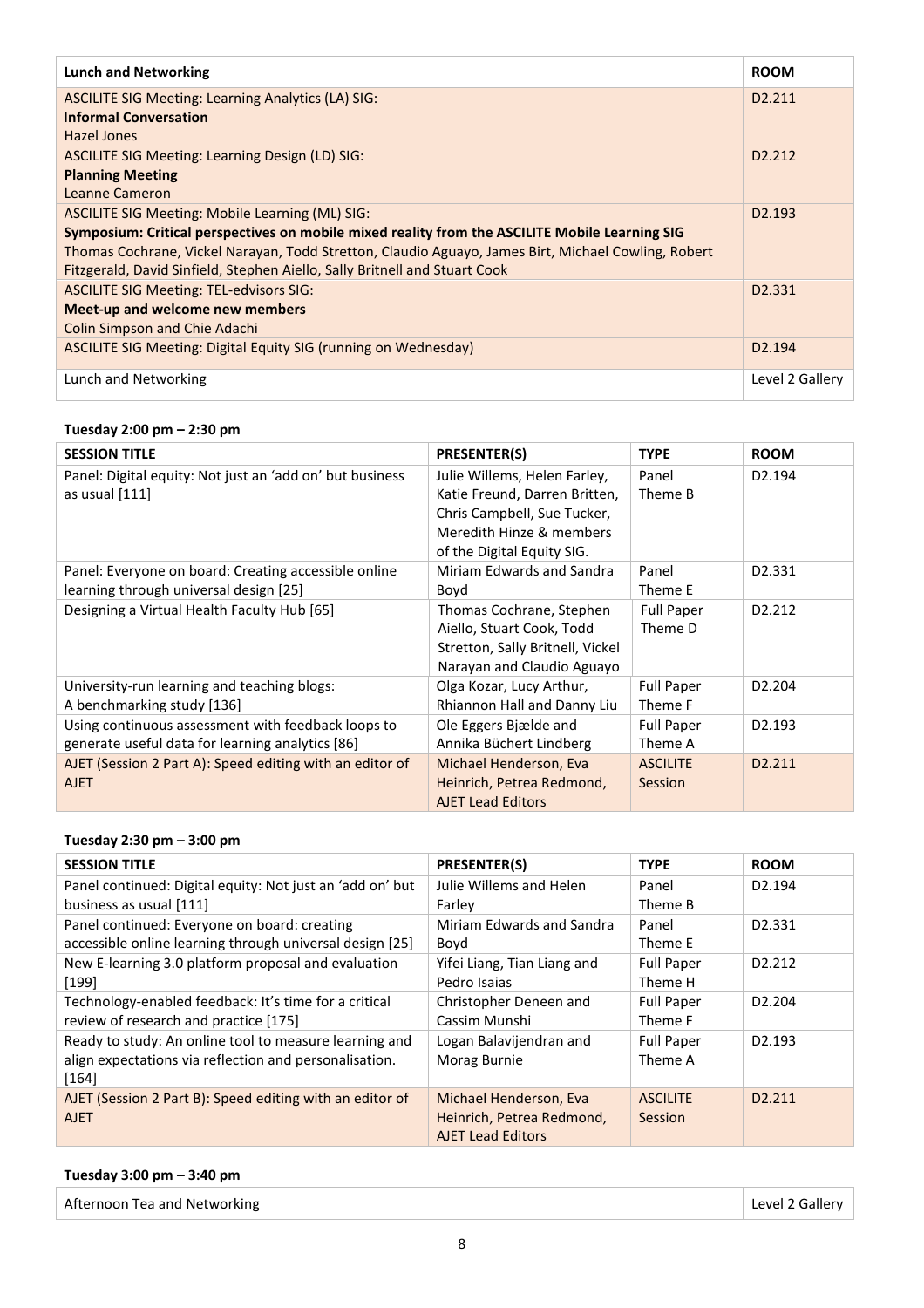| <b>POSTER VIEWING</b>                                                             | <b>PRESENTER(S)</b>                                     | <b>TYPE</b>       | <b>ROOM</b>     |
|-----------------------------------------------------------------------------------|---------------------------------------------------------|-------------------|-----------------|
| A deep dive into student data: Gauging the influence of                           | <b>Carol Russell</b>                                    | Poster            | Level 2 Gallery |
| new campus spaces on student learning [180]                                       |                                                         | Theme A           |                 |
| Curiouser and curiouser: The wonderland of LMOOCs<br>$[201]$                      | Elaine Beirne, Mairéad Nic<br>Giolla Mhichíl and Mark   | Poster<br>Theme A | Level 2 Gallery |
|                                                                                   | <b>Brown</b>                                            |                   |                 |
| An evaluation of digital literacy and digital capability in                       | Rachel Fitzgerald                                       | Poster            | Level 2 Gallery |
| higher education [92]                                                             |                                                         | Theme B           |                 |
| 'Digital identity: Making your mark!' Developing                                  | Al-Mahmood Reem, Jenny                                  | Poster            | Level 2 Gallery |
| students' digital literacies through an adaptive                                  | Corbin, Logan Balavijendran                             | Theme B           |                 |
| eLearning module [150]<br>Assessment, technology and the future of higher         | and Caroline Ondracek<br>Shelley Kinash, Madelaine-     | Poster            | Level 2 Gallery |
| education through the lenses of postgraduates as                                  | Marie Judd and Linda Crane                              | Theme C           |                 |
| emergent leaders [107]                                                            |                                                         |                   |                 |
| The future of information systems with mixed reality                              | Blooma John, Emily                                      | Poster            | Level 2 Gallery |
| $[140]$                                                                           | Rutherford and Jennifer                                 | Theme C           |                 |
| Enabling scaffolded work integrated learning [144]                                | Smith                                                   | Poster            | Level 2 Gallery |
|                                                                                   | Francesca Bussey, Friederika<br>Kaider and Iain Doherty | Theme C           |                 |
| The crossover between learning design and interactive                             | Peter Di Lorenzo, Carly                                 | Poster            | Level 2 Gallery |
| design [156]                                                                      | Milanovic and Siva Krishnan                             | Theme C           |                 |
| Design thinking: Examining a collaborative approach to                            | Belinda Davey, Maria Bora                               | Poster            | Level 2 Gallery |
| designing fully online subjects [170]                                             | and Kristine Elliott                                    | Theme C           |                 |
| Scaffolding digital academic integrity in business                                | Leanne Ngo and Wendy                                    | Poster            | Level 2 Gallery |
| education [188]<br>Trip advisor approach to higher education-situating the        | Webber<br>Rachel Fitzgerald and Henk                    | Theme C<br>Poster | Level 2 Gallery |
| academic developer [13]                                                           | Huijser                                                 | Theme D           |                 |
| Embedding a digital literacy activity in a museum                                 | Kwang Cham and Heather                                  | Poster            | Level 2 Gallery |
| environment in a 1st Year Doctor of Optometry                                     | Gaunt                                                   | Theme D           |                 |
| curriculum [1]                                                                    |                                                         |                   |                 |
| Visualised feedback: Start of a dialog [187]                                      | Cedomir Gladovic                                        | Poster<br>Theme D | Level 2 Gallery |
| The UNE bespoke model: Student as architect of their                              | Airlie Bell, Kate Pardy and                             | Poster            | Level 2 Gallery |
| own learning [23]                                                                 | Jennifer Lawrence                                       | Theme D           |                 |
| Designing a collaborative professional development                                | Richard Hayman and Erika E.                             | Poster            | Level 2 Gallery |
| series for cultivating a scholarly digital presence [20]                          | Smith                                                   | Theme F           |                 |
| A social media research network framework for open                                | Thomas Cochrane and Vickel                              | Poster            | Level 2 Gallery |
| social scholarship [101]<br>Strategies for supporting and developing a culture of | Narayan<br>Vebica Evans, Meghan                         | Theme F<br>Poster | Level 2 Gallery |
| innovation in technology enhanced learning [4]                                    | Appleby and Anna Gemmell                                | Theme F           |                 |
| Blended learning bootcamp; professional development                               | Meredith Hinze                                          | Poster            | Level 2 Gallery |
| to enhance active learning pedagogies. [192]                                      |                                                         | Theme F           |                 |
| Understanding significant networks of academic                                    | Swee Kit Alan Soong, Adrian                             | Poster            | Level 2 Gallery |
| teachers on blended learning - an exploratory study [88]                          | Michael Lee, Lyn Fung                                   | Theme F           |                 |
|                                                                                   | Jeanette Choy and Li Charina<br>Ong                     |                   |                 |
| Across oceans: Intercultural treasures built through                              | Kim Balnaves                                            | Poster            | Level 2 Gallery |
| collaborative online culture [157]                                                |                                                         | Theme F           |                 |
| Postgraduate futures: Design in action, action in design                          | Carmen Vallis                                           | Poster            | Level 2 Gallery |
| $[76]$                                                                            |                                                         | Theme F           |                 |
| Adaptive leaning analytics: Insights from our mistakes.<br>$[106]$                | Kelly Linden and Lucy<br>Webster                        | Poster<br>Theme G | Level 2 Gallery |
| Flashcards and spaced repetition - fending off                                    | Stephen Colbran, Wayne                                  | Poster            | Level 2 Gallery |
| forgetfulness [80]                                                                | Jones and John Milburn                                  | Theme G           |                 |
| Rocks amongst the pebbles: Playing the long game                                  | Karin Barac, Henry Cook and                             | Poster            | Level 2 Gallery |
| introducing pebblepad into program designs [142]                                  | Michael Gleeson                                         | Theme G           |                 |
| Flipping the classroom using technology-enhanced                                  | Panos Vlachopoulos and                                  | Poster            | Level 2 Gallery |
| Team Based Learning [94]                                                          | Ioannis Kalaitzidis                                     | Theme H           |                 |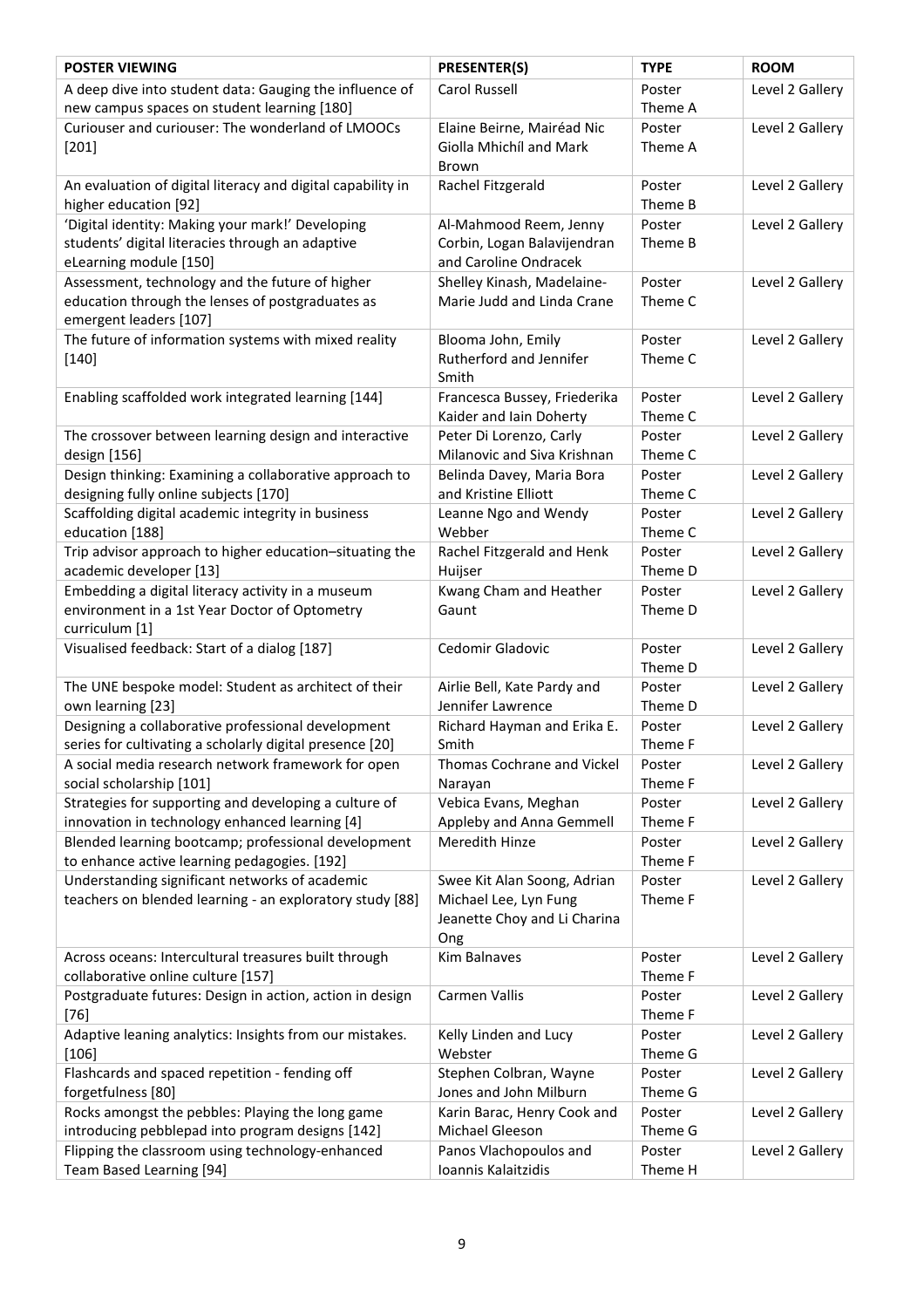| The development of a tailored, career-focused<br>interactive online learning tool for physical activity and<br>health students: A pilot study [129] | Megan Teychenne, Shannon<br>Sahlqvist, Sarah Costigan,<br>Danielle Teychenne, Phillip<br>Dawson and Susie<br>Macfarlane | Poster<br>Theme H | Level 2 Gallery |
|-----------------------------------------------------------------------------------------------------------------------------------------------------|-------------------------------------------------------------------------------------------------------------------------|-------------------|-----------------|
| Encouraging deep learning in the twenty-first century:<br>Can student-created videos help to teach anatomy?<br>$[185]$                              | Alexandra Webb, Katherine<br>Esteves and Krisztina Valter                                                               | Poster<br>Theme H | Level 2 Gallery |
| LinkedIn: Showcasing and connecting students towards<br>employable horizons [46]                                                                    | Louise Lexis, Brianna Julien,<br>Jason Brown and Michael<br>Healy                                                       | Poster<br>Theme H | Level 2 Gallery |
| Identifying the indicators of optimal student outcome in<br>online education [75]                                                                   | Lilani Arulkadacham and<br>Zahra Aziz                                                                                   | Poster<br>Theme H | Level 2 Gallery |
| Upscale: Adapting an effective pedagogy to open online<br>delivery [161]                                                                            | <b>Emily Purser</b>                                                                                                     | Poster<br>Theme H | Level 2 Gallery |

# **Tuesday 3:40 pm – 4:00 pm**

| <b>SESSION TITLE</b>                                                                                                                                                                       | <b>PRESENTER(S)</b>                                                  | <b>TYPE</b>                     | <b>ROOM</b>         |
|--------------------------------------------------------------------------------------------------------------------------------------------------------------------------------------------|----------------------------------------------------------------------|---------------------------------|---------------------|
| Exploring digital literacy as a graduate learning outcome<br>in higher education - an analysis of online survey [98]                                                                       | Chie Adachi, Damian Blake<br>and Katrin Riisla                       | <b>Concise Paper</b><br>Theme B | D <sub>2.194</sub>  |
| Designing a video playing interface for second language<br>learners [126]                                                                                                                  | Emad A. Alghamdi, Fahad<br>Otaif and Paul Gruba                      | <b>Concise Paper</b><br>Theme H | D <sub>2.193</sub>  |
| Advancing cultures of innovation: The change laboratory<br>as an intervention to facilitate agency and collaborative<br>sustainable development among teachers in higher<br>education [57] | Claire Englund and Linda<br>Price                                    | <b>Concise Paper</b><br>Theme F | D <sub>2.204</sub>  |
| Evaluative judgement and peer assessment: Promoting<br>a beneficial reciprocal relationship [153]                                                                                          | Joanna Tai                                                           | Concise Paper<br>Theme D        | D <sub>2</sub> .212 |
| The voices of autism: Using MOOC technologies to meet<br>the needs of vulnerable communities [149]                                                                                         | Michael Grimley, Timothy<br>Moss, Emma Donaldson and<br>Eoghan Hogan | <b>Concise Paper</b><br>Theme C | D <sub>2</sub> .211 |

# **Tuesday 4:00 pm – 4:20 pm**

| <b>SESSION TITLE</b>                                                                                                             | <b>PRESENTER(S)</b>                     | <b>TYPE</b>                     | <b>ROOM</b>         |
|----------------------------------------------------------------------------------------------------------------------------------|-----------------------------------------|---------------------------------|---------------------|
| Swimming in unchartered waters: A case for developing                                                                            | Hang Nguyen, Kristine Elliott           | <b>Concise Paper</b>            | D <sub>2.193</sub>  |
| lecturers of English in Vietnam Higher Education [103]                                                                           | and Heather Davis                       | Theme B                         |                     |
| Dipping our toes into the open seas: Introducing a<br>renewable assignment to improve authenticity and<br>student learning [132] | Hazel Jones and Carolyn<br><b>Brown</b> | Concise Paper<br>Theme H        | D <sub>2.194</sub>  |
| Developing a design-based research methodology for                                                                               | Jin Hong, Thomas Cochrane               | <b>Concise Paper</b>            | D <sub>2.204</sub>  |
| designing MR Technologies for mountain safety [61]                                                                               | and Andrew Withell                      | Theme F                         |                     |
| Mining digital reality: Exploring the virtual activities of                                                                      | Senorita John, Russell Butson           | <b>Concise Paper</b>            | D <sub>2</sub> .212 |
| undergraduate students [178]                                                                                                     | and Rachel Spronken-Smith               | Theme D                         |                     |
| Engaging millennials with online content delivery<br>through a discourse community understanding of<br>learning [158]            | Christopher Bridge                      | <b>Concise Paper</b><br>Theme C | D <sub>2</sub> .211 |

# **Tuesday 4:20 pm – 4:40 pm**

| <b>SESSION TITLE</b>                                    | <b>PRESENTER(S)</b>        | <b>TYPE</b>          | <b>ROOM</b>         |
|---------------------------------------------------------|----------------------------|----------------------|---------------------|
| Embedding digital literacy: Towards transforming        | Leanne Ngo, Simone Tyrell, | <b>Concise Paper</b> | D <sub>2.194</sub>  |
| business education [104]                                | Michael Volkov and Kerrie  | Theme B              |                     |
|                                                         | <b>Bridson</b>             |                      |                     |
| Reducing the confusion and clicks and its impact on     | Rebecca Scriven and Carol  | <b>Concise Paper</b> | D <sub>2.211</sub>  |
| learning [174]                                          | Crevacore                  | Theme C              |                     |
| Considerations for designing H5P online interactive     | Sonia Wilkie and Ghaith    | <b>Concise Paper</b> | D <sub>2.204</sub>  |
| activities [115]                                        | Zakaria                    | Theme F              |                     |
| Interdisciplinary open science: What are the            | Sakinah Alhadad, Rachel    | <b>Concise Paper</b> | D <sub>2.193</sub>  |
| implications for educational technology research? [182] | Searston and Jason Lodge   | Theme D              |                     |
| Preparing to succeed: An online orientation resource    | Joanne Elliott and Bianca  | <b>Concise Paper</b> | D <sub>2</sub> .212 |
| designed for postgraduate study success [167]           | Frost                      | Theme C              |                     |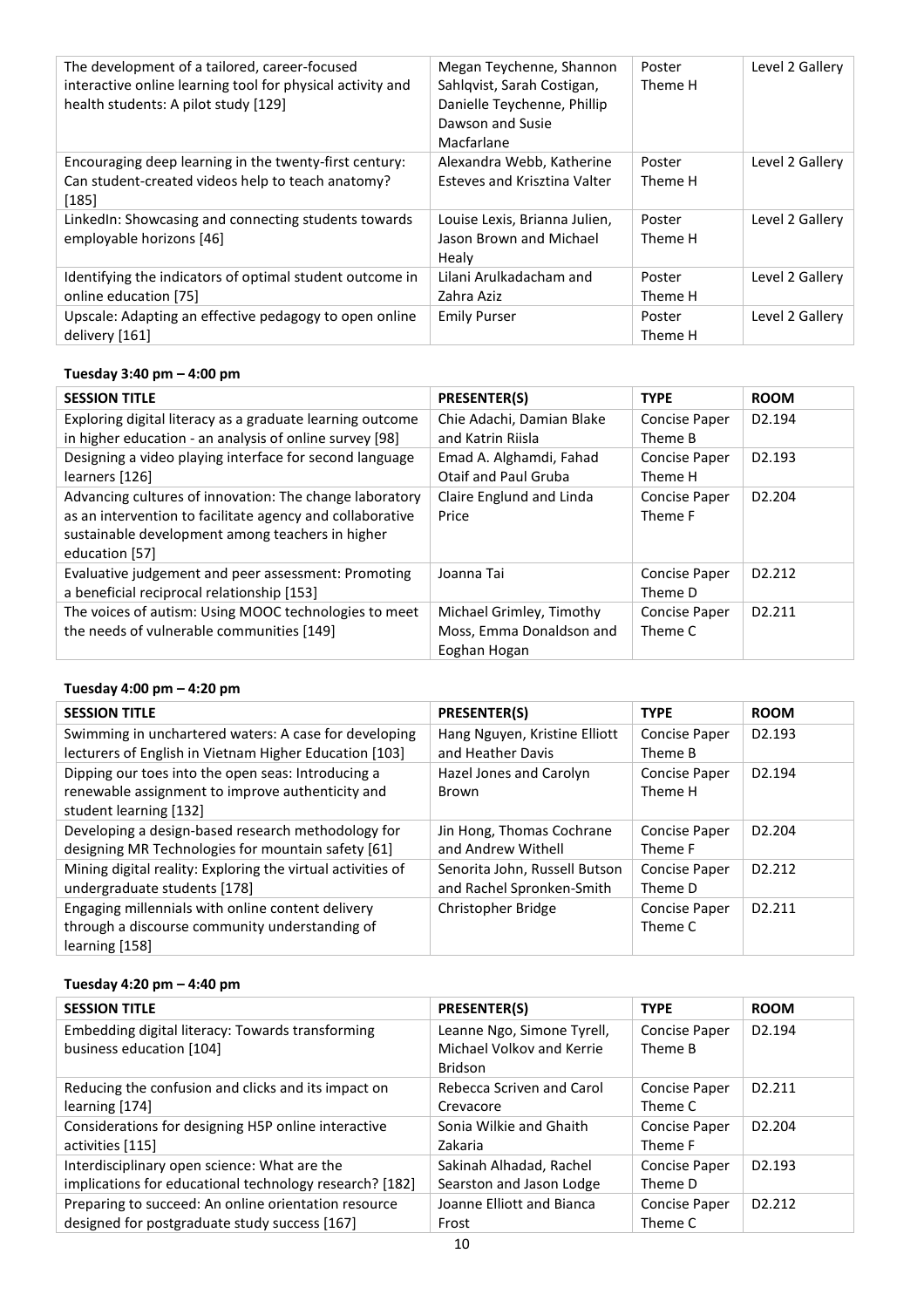### **Tuesday 6:15 pm for a 7:00 pm start – 11:00 pm**

| <b>Conference Dinner:</b> Theme for the dinner is Oceans-Nautical/Pirate or Beach                                                                                                                                                                                                                                                      |  |
|----------------------------------------------------------------------------------------------------------------------------------------------------------------------------------------------------------------------------------------------------------------------------------------------------------------------------------------|--|
| <b>Transport options:</b><br>Address: Mount Duneed Estate, 65 Pettavel Rd, Waurn Ponds VIC 3216<br>Note this venue is a 20 minute drive from the conference venue. Buses will collect from the conference<br>venue from the corner of Smythe and Gheringhap Street at 6:15 pm and will return guests at either<br>10:15 pm or 11:00 pm |  |

# **Day 3: Wednesday November 28 2018**

V/Line train options for those commuting from Melbourne (*subject to change*)

- 7:20 am from Southern Cross Station (Melbourne) arrive at Geelong Main Station at 8:17 am
- 7:30 am from Southern Cross Station (Melbourne) arrive at Geelong Main Station at 8:29 am
- 7:50 am from Southern Cross Station (Melbourne) arrive at Geelong Main Station at 8:48 am

There is a 10 min walk from the Geelong Station to the Waterfront Campus

Today is 'World Access to Higher Education Day'. See [https://worldaccesshe.com](https://worldaccesshe.com/)

#### **Wednesday 8:30 am**

| <b>Registration Desk Opens</b>                  | Level 2 Gallery |
|-------------------------------------------------|-----------------|
| Tea and Coffee available in the Exhibition Hall | Level 2 Gallery |

#### **Wednesday 9:00 am – 9:30 am**

| <b>SESSION TITLE</b>                         | <b>PRESENTER(S)</b>              | <b>TYPE</b> | <b>ROOM</b> |
|----------------------------------------------|----------------------------------|-------------|-------------|
| <b>Welcome Session</b>                       | Chair:                           | Welcome     | Costa Hall  |
| <b>ASCILITE ACODE TEL Award presentation</b> | <b>Deakin ASCILITE Committee</b> |             |             |
| <b>Welcome Plenary</b>                       |                                  |             |             |
| <b>ACODE TEL Award presentation</b>          |                                  |             |             |
| Housekeeping                                 |                                  |             |             |
| Introduction to keynote speaker              |                                  |             |             |

#### **Wednesday 9:30 am – 10:30 am**

| <b>SESSION TITLE</b>                                                                                                                                                                                                                                                                                                                                                                                                                                                                                                                                                                                                                                                                                                                                                                                                                                        | <b>PRESENTER(S)</b>                                                             | <b>TYPE</b> | <b>ROOM</b> |
|-------------------------------------------------------------------------------------------------------------------------------------------------------------------------------------------------------------------------------------------------------------------------------------------------------------------------------------------------------------------------------------------------------------------------------------------------------------------------------------------------------------------------------------------------------------------------------------------------------------------------------------------------------------------------------------------------------------------------------------------------------------------------------------------------------------------------------------------------------------|---------------------------------------------------------------------------------|-------------|-------------|
| Getting ready for the New Work Order<br>Beneath the seemingly benign surface of Australia's<br>labour market, there is a quiet revolution occurring in<br>the way we work. Across the globe, massive changes in<br>technology, demographics and globalisation are driving<br>an unprecedented transformation.<br>This changing work landscape and the resulting complex<br>career pathways present many challenges for young<br>people. In Australia, nearly one in three young people<br>are currently unemployed or underemployed and on<br>average it takes 4.7 years to transition from full time<br>education to full time work. Join FYA CEO, Jan Owen to<br>develop a deeper understanding about the changing<br>landscape of work, what it means for young Australians<br>and how we can empower our workforce to succeed in<br>the New Work Order. | Presenter: Jan Owen AM<br>CEO at the Foundation for<br><b>Young Australians</b> | Keynote     | Costa Hall  |

### **Wednesday 10:30 am – 11:00 am**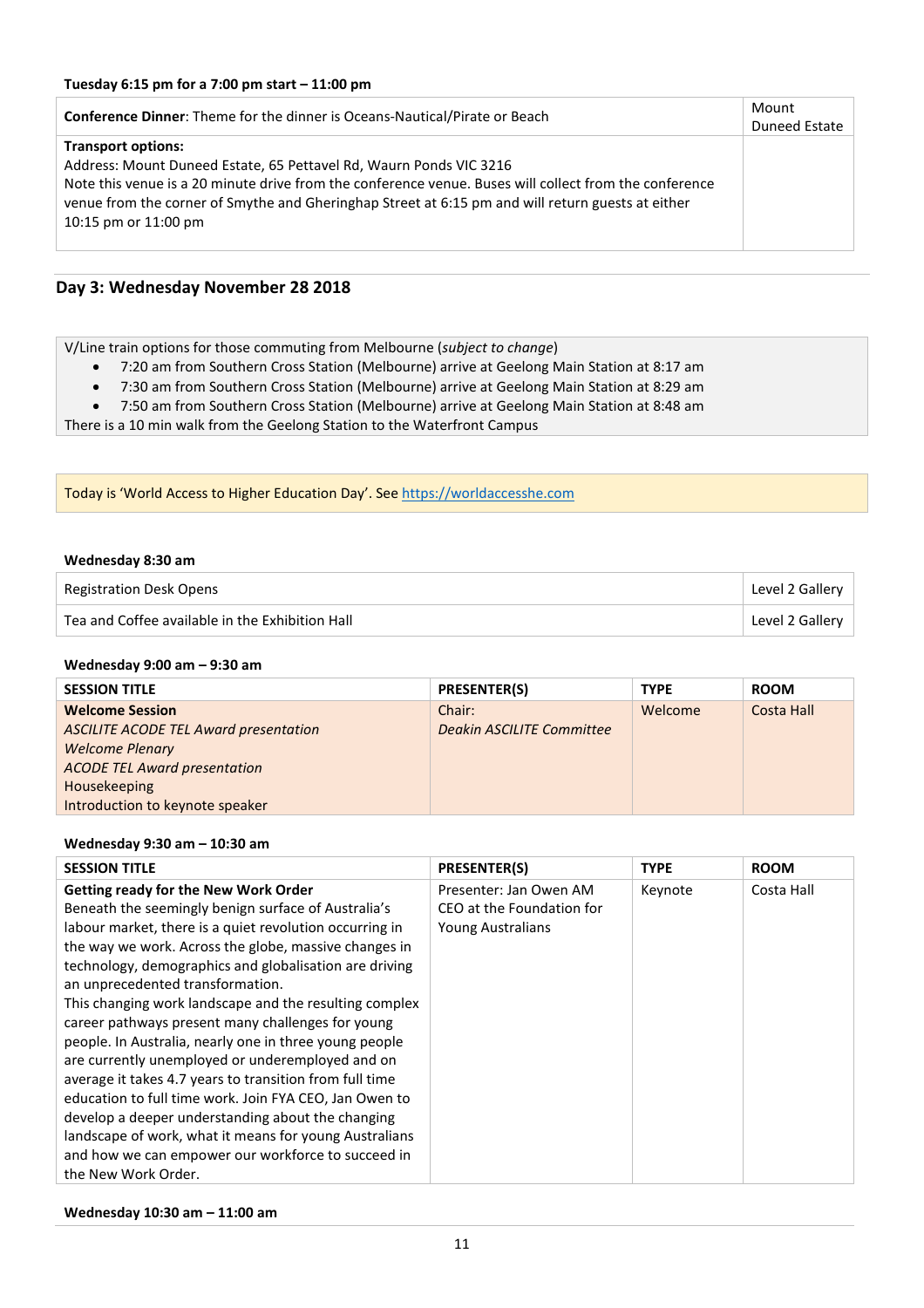## **Wednesday 11:00 am – 11:30 am**

| <b>SESSION TITLE</b>                                                                 | <b>PRESENTER(S)</b>                                                                                                                                                 | <b>TYPE</b>                  | <b>ROOM</b>         |
|--------------------------------------------------------------------------------------|---------------------------------------------------------------------------------------------------------------------------------------------------------------------|------------------------------|---------------------|
| Comparing spaced repetition algorithms for legal digital<br>flashcards [79]          | Stephen Colbran, Wayne<br>Jones and John Milburn                                                                                                                    | <b>Full Paper</b><br>Theme G | D <sub>2</sub> .194 |
| Panel: Beyond constructive alignment: a debate [32]                                  | Craig Bellamy                                                                                                                                                       | Panel<br>Theme F             | D <sub>2.204</sub>  |
| Panel: Learning analytics in the classroom [146]                                     | Jason Lodge, Kate<br>Thompson, Jared Horvath,<br>Paula de Barba and Marion<br><b>Blumenstein</b>                                                                    | Panel<br>Theme A             | D <sub>2</sub> .193 |
| Digital Equity SIG: Acknowledging 'World Access to<br>Higher Education Day' - Part A | Julie Willems and Helen<br>Farley, Katie Freund, Darren<br>Britten, Chris Campbell, Sue<br>Tucker, Meredith Hinze, &<br>members of the Digital<br><b>Equity SIG</b> | <b>ASCILITE</b><br>session   | D <sub>2.211</sub>  |
|                                                                                      |                                                                                                                                                                     |                              |                     |

# **Wednesday 11:30 am – 12:00 pm**

| <b>SESSION TITLE</b>                                                                                      | <b>PRESENTER(S)</b>                                                                                                                                                 | <b>TYPE</b>                  | <b>ROOM</b>         |
|-----------------------------------------------------------------------------------------------------------|---------------------------------------------------------------------------------------------------------------------------------------------------------------------|------------------------------|---------------------|
|                                                                                                           |                                                                                                                                                                     |                              |                     |
| Panel continued: Beyond constructive alignment: c<br>debate [32]                                          | Craig Bellamy                                                                                                                                                       | Panel<br>Theme F             | D <sub>2.204</sub>  |
| Panel continued: Learning analytics in the classroom<br>$[146]$                                           | Jason Lodge, Kate<br>Thompson, Jared Horvath,<br>Paula de Barba and Marion<br><b>Blumenstein</b>                                                                    | Panel<br>Theme A             | D <sub>2.193</sub>  |
| Digital Equity SIG continued: Acknowledging 'World<br>Access to Higher Education Day' - Part B            | Julie Willems and Helen<br>Farley, Katie Freund, Darren<br>Britten, Chris Campbell, Sue<br>Tucker, Meredith Hinze, &<br>members of the Digital<br><b>Equity SIG</b> | <b>ASCILITE</b><br>session   | D <sub>2</sub> .211 |
| Struggle town? Developing profiles of student confusion<br>in simulation-based learning environments [36] | Sadia Nawaz, Gregor<br>Kennedy, James Bailey, Chris<br>Mead and Lev Horodyskyj                                                                                      | <b>Full Paper</b><br>Theme A | D <sub>2</sub> .194 |

## **Wednesday 12:00 pm – 12:20 pm**

| <b>SESSION TITLE</b>                                     | <b>PRESENTER(S)</b>         | <b>TYPE</b>          | <b>ROOM</b>         |
|----------------------------------------------------------|-----------------------------|----------------------|---------------------|
| Don't just stay in your lane: developing staff digital   | Courtney Shalavin           | Concise Paper        | D <sub>2</sub> .194 |
| literacies freestyle [127]                               |                             | Theme B              |                     |
| Group work in IT: Investigating the student learning     | Joanne Parker and Chris     | <b>Concise Paper</b> | D <sub>2.193</sub>  |
| experience [202]                                         | Campbell                    | Theme H              |                     |
| Peer review of learning designs: Interdisciplinary SoTEL | Penny Wheeler, Mary Jarrott | Concise Paper        | D <sub>2.204</sub>  |
| $[172]$                                                  | and Angela Daddow           | Theme F              |                     |
| Back to old-fashioned conversations [183]                | Eva Heinrich and Jenny      | Concise Paper        | D <sub>2</sub> .212 |
|                                                          | McDonald                    | Theme D              |                     |
| Procedural and conceptual confusion in a discovery-      | Paula de Barba, Gregor      | <b>Concise Paper</b> | D <sub>2.211</sub>  |
| based digital learning environment [139]                 | Kennedy and Kelly Trezise   | Theme H              |                     |

### **Wednesday 12:20 pm – 1:30 pm**

|                             | Level 2 |
|-----------------------------|---------|
| <b>Lunch and Networking</b> |         |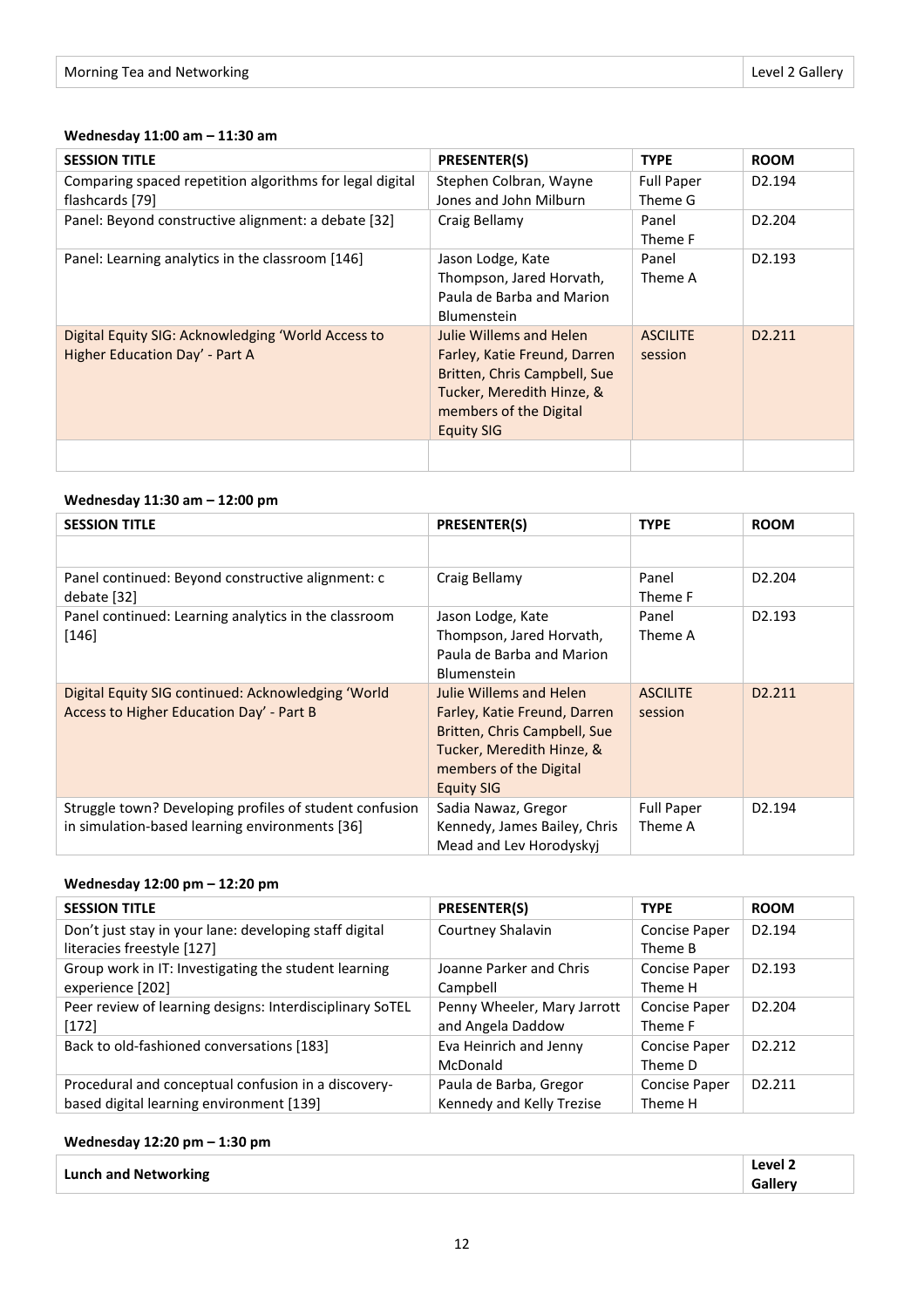## **Wednesday 1:30 pm – 2:30 pm**

| <b>SESSION TITLE</b>              | <b>PRESENTER(S)</b> | <b>TYPE</b> | <b>ROOM</b> |
|-----------------------------------|---------------------|-------------|-------------|
| <b>Closing Address</b>            | TBA                 | Closing     | Costa Hall  |
| 2019 ASCILITE Conference Handover | <b>TBA</b>          | Closing     | Costa Hall  |

## **Wednesday 2:30 pm – 3:30 pm**

| <b>Closing Reception</b> | $\tau$<br>BА |
|--------------------------|--------------|
|--------------------------|--------------|